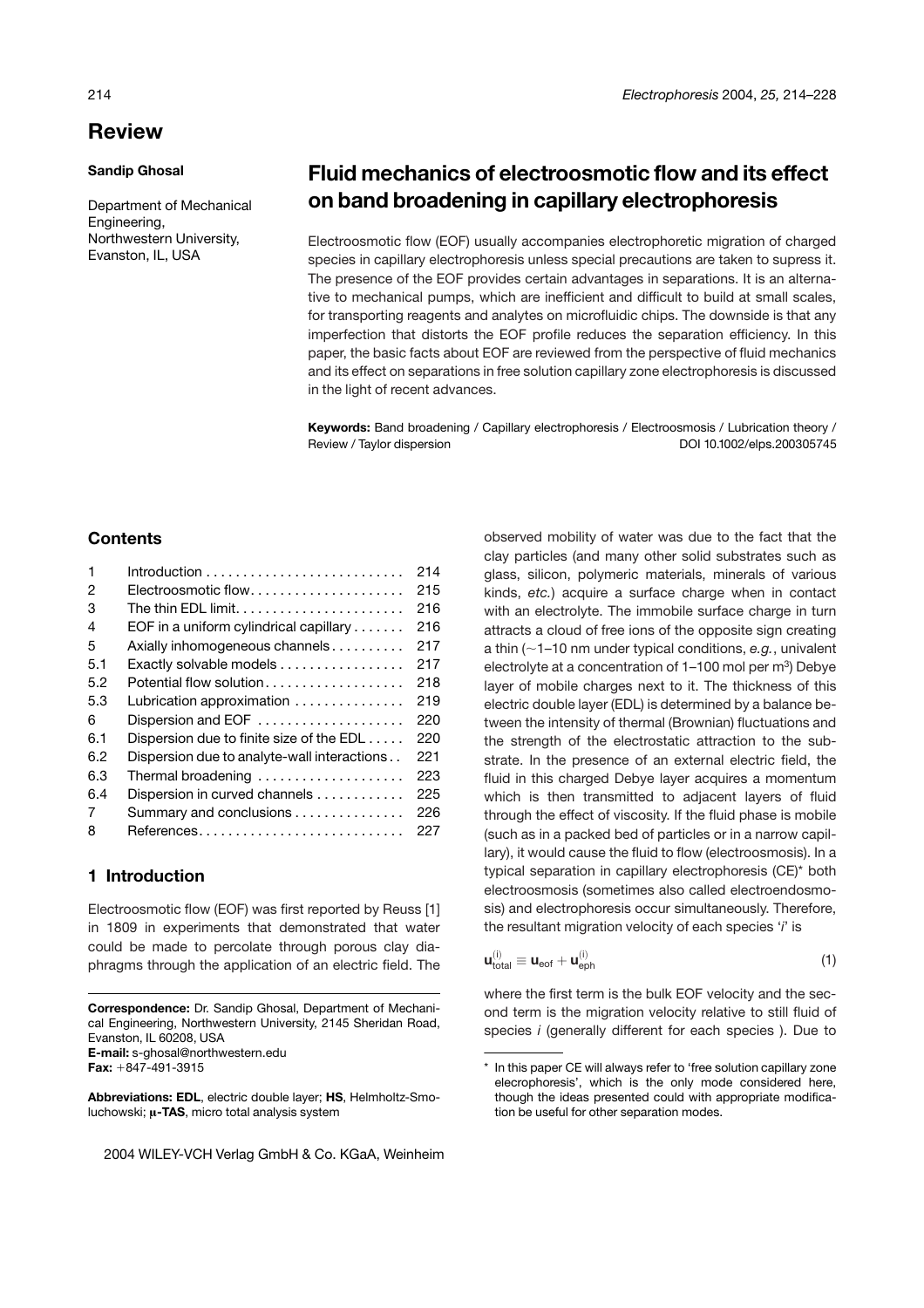the thinness of the EDL (1–10 nm) compared to typical channel radii (10-100  $\mu$ m), the electrical driving forces are localized in a thin sheath at the solid-fluid interface.

EOF can have a number of effects on the efficiency of separation. First note that if  $|{\bm{u}}_{\text{eof}}| \!>\! \left| {\bm{u}}_{\text{eph}}^{(\text{i})} \right|$  for all *i*, then all species move in the same direction enabling single point detection of charged species of either sign. If the capillary is uniformly charged and the inlet and outlet are at the same pressure, it is well-known that the flow is uniform throughout the capillary cross-section except for a very thin EDL near the wall where the flow velocity rapidly decreases from its free stream value to zero at the substrate/fluid interface [2]. This uniform velocity is given by the Helmholtz-Smoluchowski (HS) formula:

$$
u_{\rm e} = -\frac{\varepsilon E \zeta}{4\pi\mu} \tag{2}
$$

where  $\varepsilon$  is the dielectric constant of the fluid,  $E$  is the applied electric field,  $\zeta$  is the zeta-potential at the electrolyte/substrate interface, and  $\mu$  is the fluid viscosity. Therefore, except in the thin EDL there is no shear in the flow. Thus, EOF does not add any significant shear induced axial dispersion (Taylor-Aris dispersion) to the analyte. Band broadening in this case is purely due to axial molecular diffusion.

Clearly, Eq. (2) cannot be valid if any of the parameters that enter into the expression vary in the axial direction, or, if the cross-section varies along the capillary. This is because any such variation would require the continuity condition, that the fluid flux through all cross-sections be the same to be violated. Axial variations usually lead to induced pressure gradients that drive a 'Poiseuille' type of flow\*. Thus, the flat EOF profile becomes distorted resulting in strong band broadening due to Taylor-Aris dispersion [3, 4]. The effect of such axial variability is discussed in detail in this review.

The rest of this paper is organized in the following way: in the next section, the basic equations describing EOF in any conduit are presented. In Section 3, these basic equations are simplified by introducing the assumption of thin Debye layers. An exact solution of the EOF problem in cylindrical capillaries due to Rice and Whitehead is presented next (Section 4) and compared with the corresponding reduced solution in the case of infinitely thin Debye layers. In Section 5, the more difficult case of EOF through capillaries with axial inhomogeneities is considered and solutions are discussed for two special geometries. In order to handle problems involving inhomogeneous channels of arbitrary cross-sectional shapes, the potential flow and the lubrication approximation are introduced in Sections 5.2 and 5.3. Finally, the dispersive effects of EOF in homogeneous and inhomogeneous channels are considered in Section 6. A summary is presented in Section 7.

### **2 Electroosmotic flow**

The equations describing the velocity field, **u**, of the fluid phase are those of momentum conservation:

$$
\rho_0(\partial_t \mathbf{u} + \mathbf{u} \cdot \nabla \mathbf{u}) = -\nabla p + \mu \nabla^2 \mathbf{u} - \rho_e \nabla \varphi \tag{3}
$$

and continuity:

$$
\nabla \cdot \mathbf{u} = 0 \tag{4}
$$

where  $\rho_0$  and  $\mu$  are the (constant) density and viscosity of the fluid,  $p$  is the fluid pressure,  $\phi$  is the electric potential, and the charge density in the EDL,  $\rho_e$  is related to the potential by Poisson's equation

$$
\varepsilon \nabla^2 \phi = -4\pi \rho_e \tag{5}
$$

To close the system, we need an equation for determining  $\phi$ , which is the Poisson-Boltzmann equation

$$
\nabla^2 \phi = -\kappa^2 \phi \tag{6}
$$

where  $\kappa$  is a constant determined by the ionic composition of the electrolyte [5]. The Debye length is defined by  $\lambda_D = 2\pi/\kappa$ . The form (6) incorporates the Debye-Hückel approximation  $\phi \ll k_B T/e$  where  $k_B$  is the Boltzmann constant, *T* is the absolute temperature, and *e* is the electronic charge. At room temperature,  $k_B T/e \approx 25$  mV. The electric potential at the substrate buffer interface could be as high as 100 mV . Thus, the Debye-Hückel approximation is not always satisfied, in which case Eq. (6) should be replaced by the more accurate but nonlinear Gouy-Chapman form [5]. However, Eq. (6) is still useful for the purpose of qualitative understanding even in situations where it may not be strictly valid over the entire width of the EDL.

The boundary conditions are those of "no slip" for the fluid velocity at the solid-fluid interface:

$$
u|_{\text{solid surface}} = 0 \tag{7}
$$

and

$$
\phi|_{\text{solid surface}} = \zeta \tag{8}
$$

where the potential at the solid fluid boundary,  $\zeta$ , is specified. Due to the rapid change in the potential at the interface the definition of "at the interface" is somewhat ambiguous. It is believed that the solid substrate usually

Sometimes referred to in the literature as 'laminar flow'. However, this terminology is inconsistent with usage in fluid mechanics, since all flows of relevance in CE, including the 'pure' EOF are laminar (as opposed to turbulent) due to the smallness of the Reynolds numbers involved.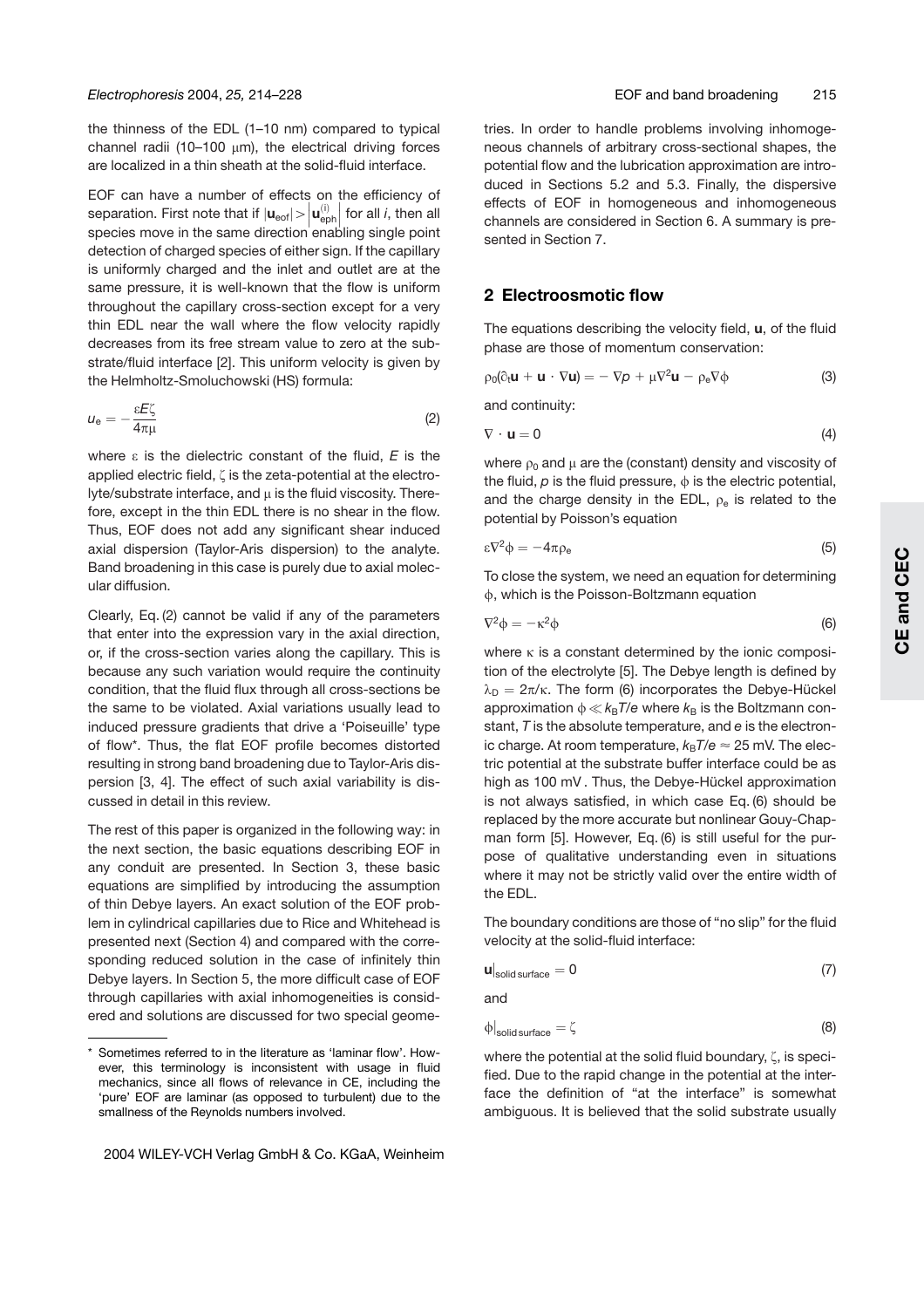has a layer of adsorbed immobile ions next to it known as the Stern layer. It is the ions in the fluid phase adjoining the Stern layer that are mobile and the distribution of which are governed by the Debye-Hückel or more generally the Gouy-Chapman theory. The outer edge of the Stern layer is therefore identified as the "slip plane" where the no-slip boundary condition is applied [2]. The "zetapotential"  $\zeta$  is defined as the electric potential at this slip plane and is assumed known for the purpose of this paper. The applied electric field is assumed to distort the structure of the EDL by a negligible amount. Clearly, this would be true if  $V/L \ll \zeta/\lambda_D$  where *V* is the applied voltage over a segment *L* of the capillary. Using typical values ζ  $\sim$  100 mV and  $\lambda_D$   $\sim$  10 nm, we find that  $\zeta/\lambda_D$   $\sim$  10<sup>5</sup> V/cm *V*/*L* ,300 V/cm.

The ratio of the characteristic magnitude of the left hand side to the right hand side of Eq. (3) is measured by the (dimensionless parameter) Reynolds number, *Re* =  $(a_0 \rho_0 u_e/\mu)$  where  $a_0$  is a characteristic radius and  $u_e$  is a characteristic electroosmotic speed. Estimates using typical values for microfluidic applications give *Re*  $\sim$  0.001–1.0, so that the left hand side can often be ignored (in that case Eq. (3) becomes the Stokes equation), or at least treated as a small correction. Unlike applications of fluid mechanics to large-scale phenomena where the left hand side is dominant leading to instabilities and turbulence, microfluidics is always characterized by smooth laminar flow.

# **3 The thin EDL limit**

The theory of electrophoretic motion of charged particles of characteristic size '*a*' has been well studied in the limit of thick ( $\lambda_D \gg a$ ) as well as thin ( $\lambda_D \ll a$ ) Debye layers. However, since the characteristic radius of microfluidic channels  $\sim$  10–100 µm, whereas, the Debye length  $\lambda_D$  $\sim$  1–10 nm, the thin Debye layer approximation is usually an excellent one for the purpose of studying EOF, at least for the majority of current microfluidic applications. In the limit of thin EDL, the Navier-Stokes/Poisson-Boltzmann system described in the last section may be replaced by a simpler set of equations. The EDL then forms a very thin boundary layer at the solid fluid interface where the electrical forces are confined.

At leading order, the dominant balance is between the viscous and the electrical forces in the boundary layer:

$$
\mu \frac{\partial^2 u}{\partial z^2} + \rho_e E \cong 0 \tag{9}
$$

where *E* is the external electric field which is in the tangential direction. Since rates of change across the boundary layer (*z*-axis) are much larger than along it (*x*-axis), Poisson's Eq. (5) may be written as

2004 WILEY-VCH Verlag GmbH & Co. KGaA, Weinheim

$$
\rho_{\rm e} \cong -\frac{\varepsilon}{4\pi} \frac{\partial^2 \phi}{\partial z^2} \tag{10}
$$

On eliminating  $\rho_e$  between Eqs. (9) and (10), integrating the resulting differential equation and using the boundary conditions at the inner and outer edges of the EDL, the following jump condition across the EDL is derived

$$
\mathbf{u} - \mathbf{u}_{\text{solid}} \equiv \Delta \mathbf{u} = -\frac{\varepsilon \mathbf{E} \zeta}{4\pi \mu} \tag{11}
$$

where in Eq. (11),  $\mathbf{u}_{\text{solid}}$  is the velocity of the solid at a point on the solid-fluid interface and **u** is the velocity of the fluid at the corresponding point, just above the (infinitely thin) Debye layer. A formal asymptotic development in terms of the small parameter  $\lambda_D/a_0$  (where  $a_0$  is a characteristic radius) has been presented by Anderson [6]. Equation (11) is known as the Helmholtz-Smoluchowski (HS) slip boundary condition after the pioneering work of Helmholtz [7] and Smoluchowski [8]. Thus, in the limit of thin Debye layers the term  $-\rho_e\nabla\phi$  may be dropped from Eq. (3), instead at the boundary, the no-slip boundary condition (7) is replaced by (11). Since the external field **E** is tangential to the interface, (11) implies that the normal component of the velocity is continuous. Thus, the equations of fluid flow inside the capillary become exactly identical to the classical fluid flow equations, the coupling to the electrical problem is only felt through the boundary condition in Eq. (11).

### **4 EOF in a uniform cylindrical capillary**

In capillary zone electrophoresis (CZE) EOF takes place in narrow cylindrical capillaries that to a first approximation can be considered to be infinitely long and uniformly charged. Under those conditions, the Debye-Hückel form of the Poisson-Boltzmann equation admits an exact solution [9]:

$$
\phi = \zeta \frac{I_0(\kappa r)}{I_0(\kappa a)}\tag{12}
$$

where  $I_0$  is the zero<sup>th</sup> order modified Bessel's function of the first kind, *r* is the distance from the axis, and *a* is the internal radius of the capillary. Equation (5) can then be used to determine the charge density. Further, substitution of  $\rho_e$  in the Navier-Stokes Eq. (3), results in an equation that may be integrated exactly to determine the flow profile *u*(*r*). In the absence of an imposed pressure gradient, the solution, after Rice and Whitehead [9], is

$$
u(r) = -\frac{\varepsilon \zeta E}{4\pi\mu} \left[ 1 - \frac{I_0(\kappa r)}{I_0(\kappa a)} \right]
$$
(13)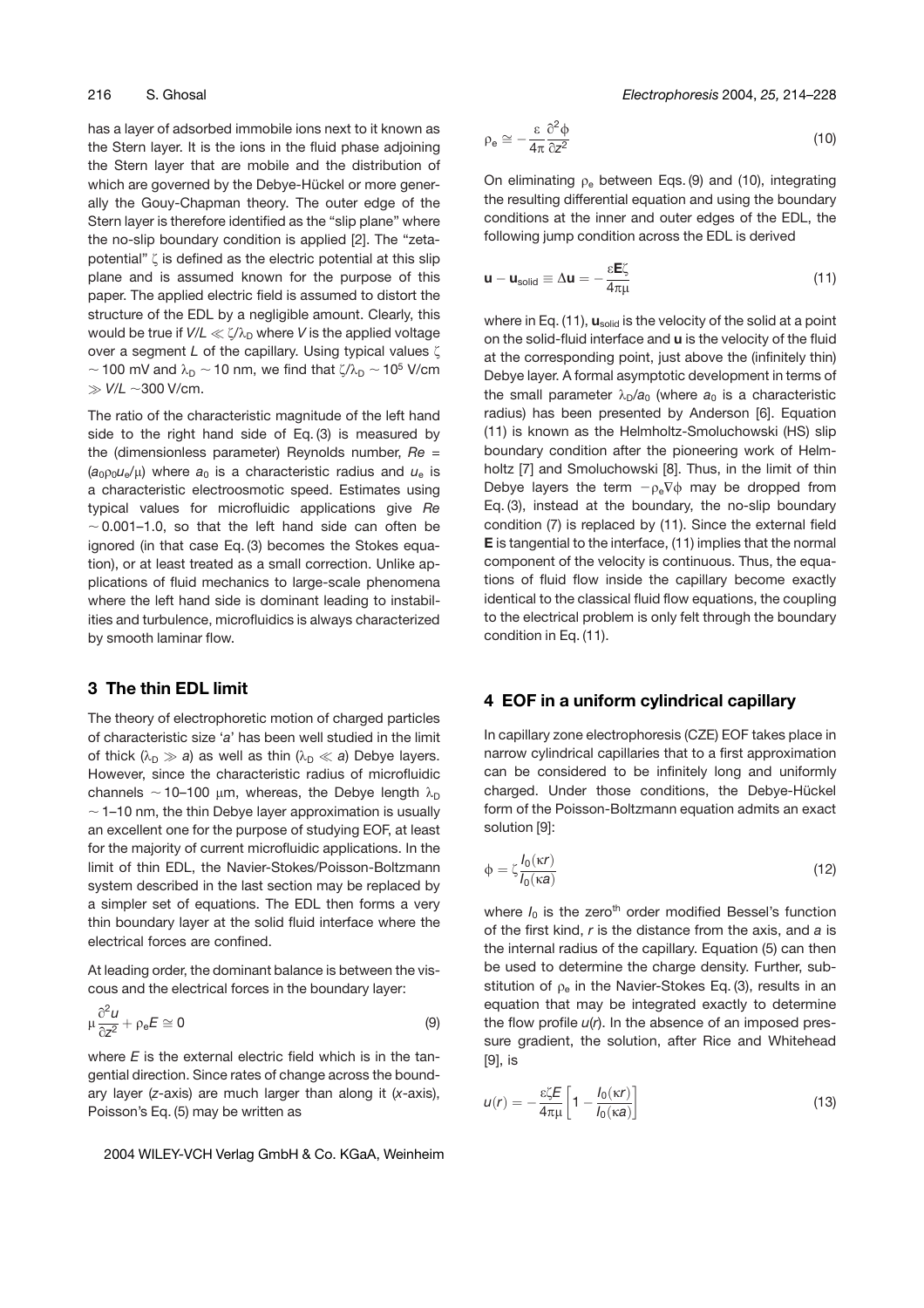Since the fluid flow equation is linear in this limit, clearly a pressure-driven flow can be added to the solution (superposition) in the event that both a pressure gradient and an electric field are simultaneously applied.

In the thin EDL limit, the flow problem can be formulated in terms of the HS slip boundary conditions. Due to symmetry in the axial direction, the Navier-Stokes equation simply reduces to

$$
\frac{\mu}{r}\frac{d}{dr}\left(r\frac{du}{dr}\right) = 0\tag{14}
$$

with the 'slip' boundary conditions

$$
u(r=a) = -\frac{\varepsilon \zeta E}{4\pi\mu} \tag{15}
$$

The only solution, without a singularity at the origin, is the 'plug flow' profile

$$
u(r) = u(r = a) = -\frac{\varepsilon \zeta E}{4\pi\mu}
$$
 (16)

Equation (16) may be compared to the Rice-Whitehead solution (13). When  $\kappa a \gg 1$  (thin EDL limit) [10]

$$
I_0(z) \sim \frac{\exp z}{\sqrt{2\pi z}} \left[ 1 + \frac{1}{8z} + \cdots \right]
$$
 (17)

therefore the term  $I_0(\kappa r)/I_0(\kappa a)$  in Eq. (13) is negligible unless  $r \approx a$ . Near  $r = a$  we have  $I_0(\kappa r)/I_0(\kappa a)$  $\sim$  exp[ $-\kappa(a-r)$ ], thus the HS solution (16) is recovered except in a thin boundary layer  $a-r \sim \kappa^{-1} \sim \lambda_D$  within which the velocity drops precipitously to zero in order to



**Figure 1.** Normalized velocity profile from the Rice-Whitehead solution showing the thin boundary layer at the wall for small Debye lengths.

2004 WILEY-VCH Verlag GmbH & Co. KGaA, Weinheim

satisfy the no-slip boundary condition at *r* = *a*. This behavior is shown in Fig. 1. Exact solutions within the Debye-Hückel approximation are also available for EOF between parallel plates for any Debye length [11]. They show a similar 'boundary layer' type of behavior.

In the case of CE channels etched on substrates for micrototal analysis system  $(\mu$ -TAS) applications, the channels are usually rectangular or trapezoidal rather than circular in cross-section. However, in the thin EDL limit the plug flow profile is valid for channels of arbitrary cross-sectional shape since it simultaneously solves the Stokes flow equation and satisfies the HS slip boundary condition. This is of course not true in the case of finite EDL thickness as the detailed structure of the flow within the EDL is determined by the cross-sectional geometry of the capillary.

## **5 Axially inhomogeneous channels**

We have seen so far, that except for a very thin sheath around the channel walls, EOF has a uniform flow profile. This is a great advantage in CE applications since it implies that the presence of EOF does not lead to significant added dispersion. This conclusion, however, is valid as long as all of the parameters involved, namely the electric field **E**, dielectric constant e, the zeta-potential  $\zeta$  and viscosity  $\mu$  are constants. Variability in any of these parameters could induce axial pressure gradients which perturb the flow and distort the uniformity of the flow profile. Calculating the perturbations in the flow due to such causes and the resultant axial dispersion is a fundamental fluid mechanics problem of considerable interest in CE.

### **5.1 Exactly solvable models**

Anderson and Idol [12] considered the problem of EOF through a uniform, infinite, straight cylindrical capillary with a  $\zeta$ -potential that varies solely in the axial direction,  $\zeta = \zeta(x)$ . A uniform external electric field and zero imposed pressure gradient were assumed. An exact solution to the Stokes flow problem was derived under the assumption of thin EDL. It was shown that the velocity field  $\mathbf{u} = u\hat{\mathbf{x}} + \hat{\mathbf{v}}$  $\hat{\mathbf{r}}$ *v* may be expressed in terms of the stream function  $\psi$ ,

$$
u = -\frac{1}{r}\frac{\partial \psi}{\partial r} \tag{18}
$$

$$
v = -\frac{1}{r}\frac{\partial \psi}{\partial x} \tag{19}
$$

where  $\psi$  is given by a series expansion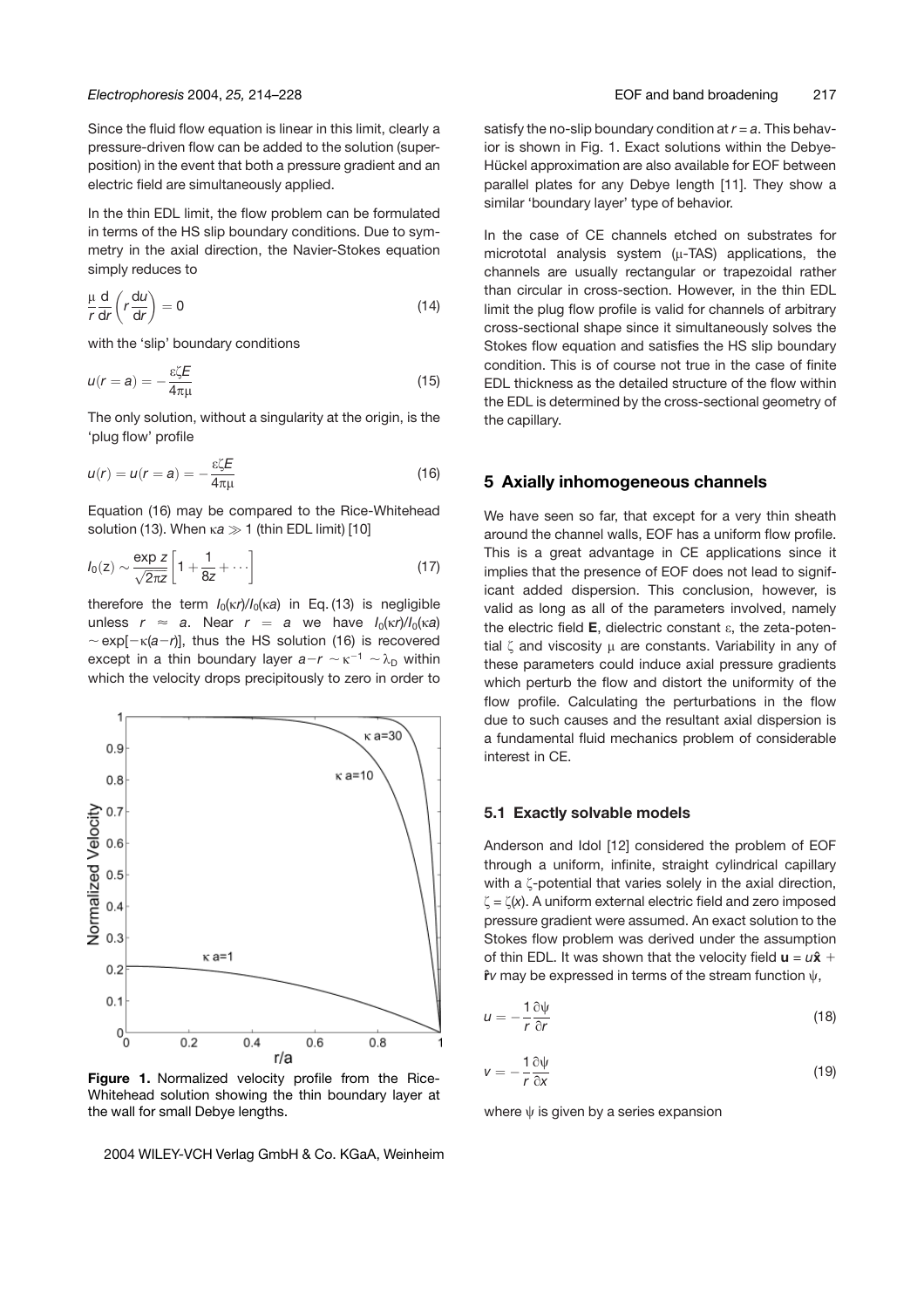$$
\psi = \frac{\varepsilon E}{4\pi\mu} \left[ \frac{r^2}{2} \langle \zeta \rangle - 2 \sum_{m=1}^{\infty} a_m^c(r) \cos\left(\frac{2m\pi x}{L}\right) - 2 \sum_{m=1}^{\infty} a_m^s(r) \sin\left(\frac{2m\pi x}{L}\right) \right]
$$
(20)

where

$$
\frac{a_{\rm m}^{\rm c}}{\hat{\zeta}_{\rm m}^{\rm c}} = \frac{a_{\rm m}^{\rm s}}{\hat{\zeta}_{\rm m}^{\rm s}} = \frac{r l_0(\alpha_{\rm m}) l_1(\alpha_{\rm m}r) - r^2 l_0(\alpha_{\rm m}r) l_1(\alpha_{\rm m})}{\alpha_{\rm m} l_1^2(\alpha_{\rm m}) + 2 l_0(\alpha_{\rm m}) l_1(\alpha_{\rm m}) - \alpha_{\rm m} l_0^2(\alpha_{\rm m})} \tag{21}
$$

and

$$
\hat{\zeta}_{\mathsf{m}}^{\mathsf{c}} = \frac{1}{L} \int_{0}^{L} \zeta(x) \cos\left(\frac{2m\pi x}{L}\right) \mathrm{d}x \tag{22}
$$

$$
\hat{\zeta}_{m}^{\mathrm{s}} = \frac{1}{L} \int_{0}^{L} \zeta(x) \sin\left(\frac{2m\pi x}{L}\right) \mathrm{d}x \tag{23}
$$

are the cosine and sine transform of the  $\zeta$ -potential  $\zeta(x)$ ,  $\alpha_m = 2m\pi/L$ , and  $\langle \rangle$  indicates the average over the length of the capillary:

$$
\langle f \rangle = \frac{1}{L} \int_0^L f \, \mathrm{d}x \tag{24}
$$

In Eq. (21), *I*<sup>n</sup> denotes the modified Bessel function of integer order *n*.

The above solution implies a remarkably simple formula for the cross-sectional average of the axial velocity, *u* (or equivalently, the volume flux per unit cross-sectional area),

$$
\bar{u} = -\frac{\varepsilon \langle \zeta \rangle E}{4\pi\mu} \tag{25}
$$

which follows on integrating Eq. (18) over the cross-section of the capillary. Thus, the flux per unit area at any instant over any cross-section is the same and equal to that of the flow through a uniform capillary with  $\zeta = \langle \zeta \rangle$ .

Ajdari [13] considered the problem of EOF between a pair of parallel plates at  $z = \pm h$  under the application of a uniform external electric field, *E*, and arbitrary position dependent variations of the zeta-potential on the surface of the plates  $\zeta = \zeta_+(x, y)$ . Though the parallel plate geometry is not directly relevant to CE applications, it may serve as a reasonable approximation to flow in shallow rectangular channels etched on chips. The analysis is based on the assumptions of low zeta-potentials ( $\zeta \ll k_B T$ , the Debye-Hückel approximation) and low Reynolds numbers (Stokes flow). On account of the linearity of the fluid flow equations in the Stokes flow limit, and, since the problem for the potential in the EDL is decoupled from the fluid

2004 WILEY-VCH Verlag GmbH & Co. KGaA, Weinheim

### 218 S. Ghosal *Electrophoresis* 2004, *25,* 214–228

problem, an exact solution could be obtained by Fourier transforming the equations along the planes parallel to the plates. In a subsequent paper [14], Ajdari generalized the solution to include the effect of small (compared to plate separation) amplitude irregularities on the surface of the plates.

Ajdari's solutions illustrate some interesting features of EOF such as the presence of recirculating regions which could be useful in the design of microfluidic mixers. In fact, Stroock *et al.* [15] constructed such mixers using EOF in a long channel of rectangular cross-section (260  $\mu$ m × 130  $\mu$ m) with a patterned surface charge of alternating sign that was fabricated using soft lithographic techniques [16]. It is further shown by Ajdari that surface irregularities and variations in the zeta-potential in combination could generate net forces on the plates which could even be perpendicular to the applied electric field and need not vanish even if the net charge on either plate vanishes. The framework of Ajdari was applied by Long *et al.* [17] to obtain analytical solutions in the neighborhood of localized 'defects' in the zeta-potential for both the parallel plate as well as cylindrical geometries. These solutions are useful in providing an understanding of the perturbations in EOF that may result from various local surface imperfections of the zeta-potential likely in any practical device.

# **5.2 Potential flow solution**

Let us consider the problem of EOF in a conduit of arbitrary geometry but in the thin EDL approximation. Further, assume that all fluid and material properties are uniform and that no external pressure gradient has been applied across the capillary. Let us denote by *S* the walls of the conduit and by  $S_0$  and  $S_1$  the equipotential surfaces  $\phi$  =  $\phi_0$  and  $\phi = \phi_1$ , respectively, near the inlet and outlet sections. These are the potentials of the reservoirs at the extremities of the capillary. Then it follows by direct calculation that

$$
\mathbf{u} = \frac{\varepsilon \zeta}{4\pi \mu} \nabla \phi \tag{26}
$$

where  $\phi$  is a solution of the boundary value problem

$$
\nabla^2 \phi = 0; \quad \phi = \zeta \text{ on } S, \phi_0 \text{ on } S_0, \& \phi_1 \text{ on } S_1 \tag{27}
$$

has the following properties

$$
\nabla \cdot \mathbf{u} = 0, \quad \nabla^2 \mathbf{u} = 0 \tag{28}
$$

Further, **u** satisfies the HS slip boundary conditions (Eq. 11). Thus, Eq. (26) is already the solution of the problem of EOF through the conduit in the Stokes flow limit.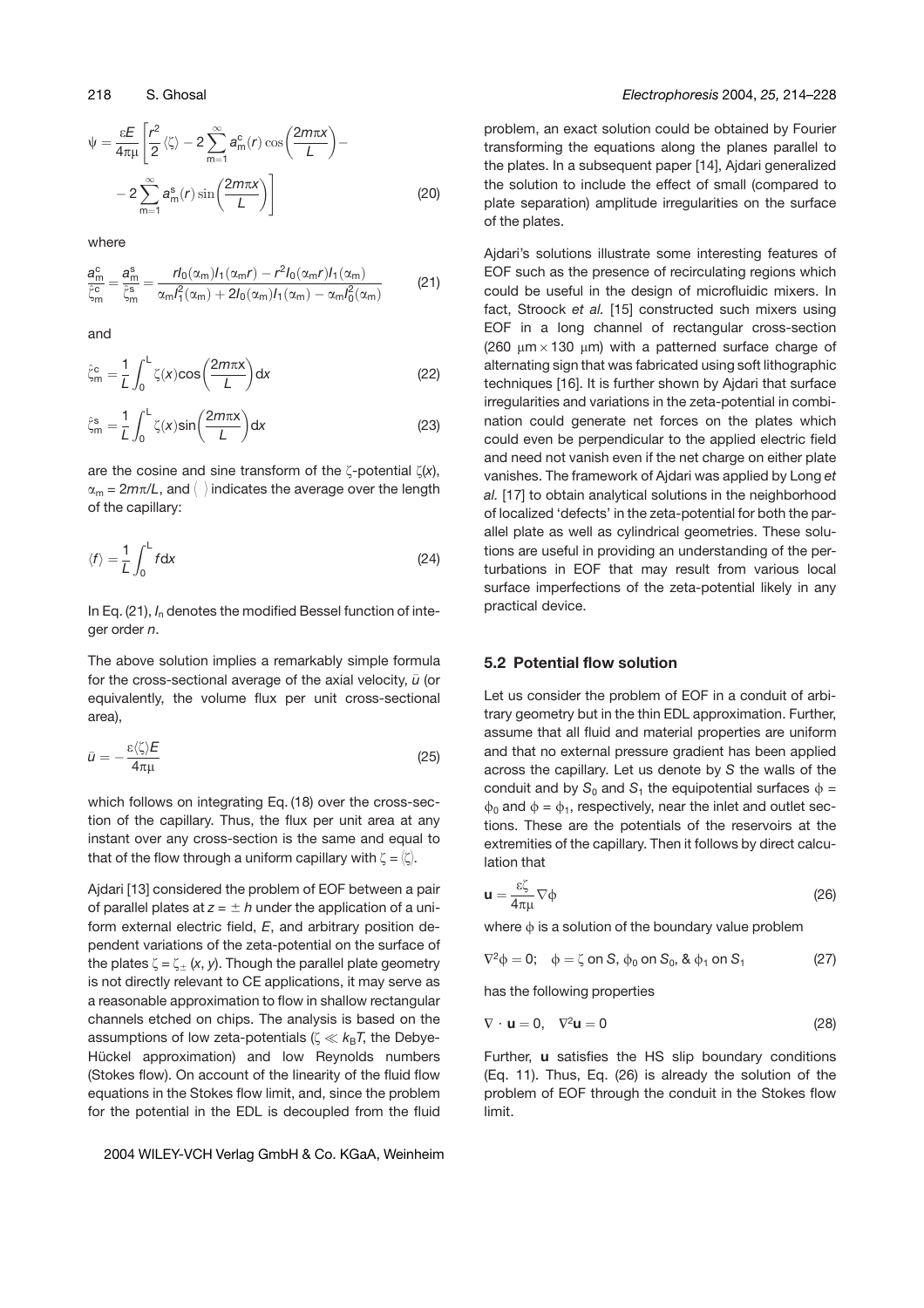If the Reynolds number *Re* is not necessarily negligible but the flow is known to be steady and irrotational, then the Navier-Stokes Eqs. (3) and (4) outside the EDL may be replaced by

$$
\nabla \times \mathbf{u} = 0; \quad \nabla \cdot \mathbf{u} = 0 \tag{29}
$$

Once again, we see that Eq. (26) automatically satisfies these equations and is therefore the unique solution to the hydrodynamic problem.

The existence of this "similitude" between the electroosmotic velocity **u** and the electric field  $-\nabla\phi$  was first pointed out by Cummings *et al.* [18]. When the conditions needed for such similitude are satisfied, Eq. (26) provides a remarkably simple solution to the problem of determining the EOF since one only needs to solve the Dirichlet problem for the potential and a wide variety of analytical and numerical techniques exist for this task. It should also be clear that if the prefactor multiplying  $\nabla \phi$  in Eq. (26) fails to be a constant, then **u** does not satisfy either the continuity equation or the equation for the conservation of momentum and Eq. (26) therefore is no longer a solution. It is this class of problems that we consider next.

#### **5.3 Lubrication approximation**

When the HS slip velocity is variable over the capillary surface, an analytical solution for the flow field is difficult except for the special geometries discussed in the last section. Generally one may need to resort to the more expensive process of full numerical simulation. However, if the variations are 'slow' in the axial direction; a term that will be made more precise later, the technique of lubrication theory [19] permits analytical solutions to be obtained even for channels with complicated geometrical shapes. Lubrication theory was originally developed to analyze the motion of lubricants in the narrow gap between machine parts (and hence the name). It has since found wide application in various areas of fluid mechanics, such as in the analysis of blood flow in very narrow capillaries [20, 21]. It has recently been applied to the problem of EOF by Ghosal [22] in the context of the thin EDL limit.

The theory is based on the following assumptions: (i) The characteristic length scale for the variation of the crosssectional shape and area in the axial (*x*) direction of the channel is very much larger than a characteristic radius  $(a_0)$ . (ii) The characteristic length scale for the variation of the slip velocity in the *x* direction is very much larger than  $a_0$ . (iii) The characteristic time-scale  $(T)$  for any temporal variations is very much larger than the diffusion scale ( $t_{\rm d}\,\equiv\,a_0{}^2$ / $v$ ) ( $v$  being the kinematic viscosity of the fluid).

If the assumption of slow variations as defined above is satisfied, then a formal asymptotic solution to the problem of EOF in terms of the ratio of characteristic radial distance to characteristic axial scale (a small parameter) may be carried out [22] and the solution may be summarized as follows:  $\mathbf{u} \sim \hat{\mathbf{i}} \, u \, (x, y, z) + O(\epsilon)$ ,  $\mathbf{E} \sim \hat{\mathbf{i}} \, E \, (x) + O(\epsilon)$ ,

$$
u = -\frac{u_{\rm p}}{\mu} \frac{\mathrm{d}p}{\mathrm{d}x} + \frac{\varepsilon F}{4\pi\mu} \frac{\psi}{A(x)}
$$
(30)

$$
Q = -\frac{\bar{u}_p}{\mu}A(x)\frac{dp}{dx} + \frac{\varepsilon F\bar{\psi}}{4\pi\mu}
$$
 (31)

$$
E(x) = F/A(x) \tag{32}
$$

Here, *F* is a constant representing the electric flux through any cross-section, *A*(*x*) is the cross-sectional area and the overbar indicates average over the cross-section,  $\bar{f} = A^{-1}$ \$*f* d*y*d*z*. The constant *Q* represents the volume flux of fluid through any cross-section. The functions  $u_p$ , defined by  $\nabla^2 u_p = 0$  and  $u_p|_{\partial D(x)} = 0$  and the function  $\psi$  defined by  $\nabla^2 \psi = 0$  and  $\psi|_{\partial D(x)} = -\zeta$  are properties of the channel geometry and charge distribution alone. They are defined on the domain *D*(*x*) representing the cross-section of the channel with boundary q*D* at axial location '*x*'. Both of these functions  $u_p$  and  $\psi$  may be evaluated by quadrature from a knowledge of the Green function, *G*, of the Laplace operator with zero boundary condition corresponding to the domain *D*(*x*):

$$
u_{\rm p} = \frac{1}{4\pi} \int_{D(x)} G(x; y, z, y_*, z_*) dy_* dz_*
$$
  

$$
\psi = \frac{1}{4\pi} \oint_{\partial D(x)} \zeta(x, y_*, z_*) \left( m \frac{\partial G}{\partial y_*} + n \frac{\partial G}{\partial z_*} \right) ds_*
$$
(33)

where (*m*, *n*) are the direction cosines of the unit normal on  $\partial D(x)$ .

According to Eqs. (30)–(32), the flow velocity in the axial direction in a slowly varying channel is a linear superposition of a purely pressure-driven flow, and a pure EOF. The axial pressure pressure gradient and electric field are calculated by using the dual conditions: (a) the fluid is incompressible, (b) the electric flux must obey the Gauss law. The solution is completely specified by two independent physical constants, the volume flux of fluid, *Q*, and, the electric flux, *F*. These constants may be expressed, if desired, in terms of the total pressure drop, and, the total voltage drop, respectively, between the inlet and outlet sections, which yields the following generalization of Poiseuille's law:

$$
Q = \frac{p_a - p_b}{8\mu L} \pi a_*^4 - \frac{\epsilon \zeta_*}{4\pi \mu} \pi a_*^2 \frac{V_a - V_b}{L}
$$
 (34)

Here,  $p_a - p_b$  is an applied pressure drop and  $V_a - V_b$  is an applied voltage drop along a length *L* of the capillary. The  $\mathop{\mathrm{constants}}$   $a_*$  and  $\zeta_*$  may be regarded as "effective" values

2004 WILEY-VCH Verlag GmbH & Co. KGaA, Weinheim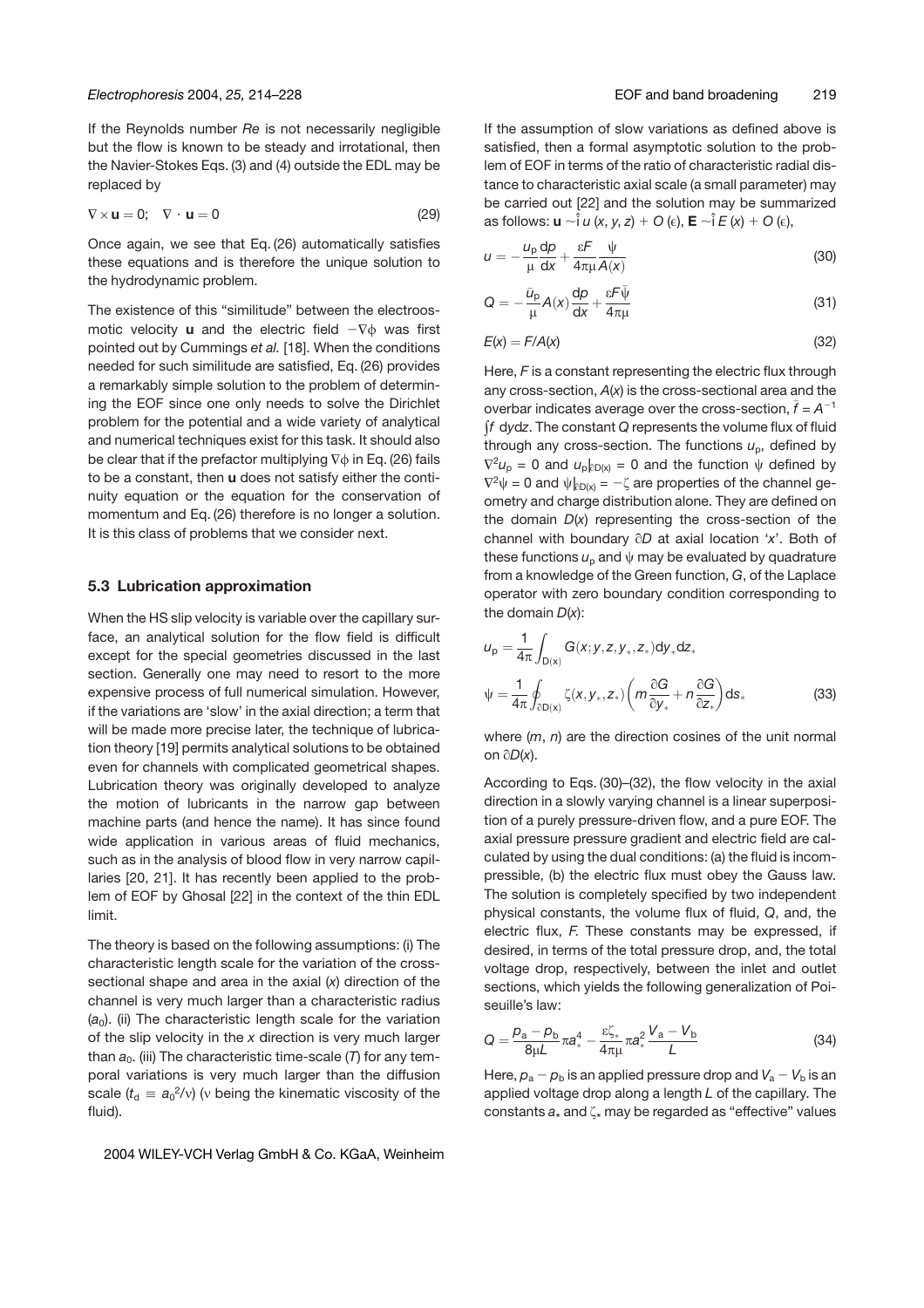$$
a_* = \left[\frac{8}{\pi \left\langle \bar{u}_p^{-1} A^{-1} \right\rangle} \right]^{1/4}
$$
  

$$
\zeta_* = -\frac{1}{\sqrt{8\pi}} \frac{\left\langle \bar{\psi} \bar{u}_p^{-1} A^{-1} \right\rangle}{\left\langle A^{-1} \right\rangle \left\langle \bar{u}_p^{-1} A^{-1} \right\rangle^{1/2}}
$$
(35)

Here, the parameter  $a<sub>*</sub>$  is determined solely by channel geometry and  $\zeta_*$  is determined solely by the channel geometry and the nature of the distribution of the  $\zeta$ -potential.

It is instructive to compare the lubrication theory result with the exact solution of the problem of EOF in a uniform cylindrical capillary with inhomogeneous charge distribution solved by Anderson and Idol [12], also in the thin EDL limit. For a uniform cylindrical capillary (radius  $a_0$ ) with  $\zeta$  varying only in the *x* direction Eq. (35) implies  $\zeta_* = \langle \zeta \rangle$ which is the same as the result derived by Anderson and Idol and discussed earlier. For a sinusoidally varying wall charge,

$$
\zeta(x) = \zeta_0 + \Delta \zeta \sin(2\pi x/\lambda) \tag{36}
$$

Then Anderson and Idol's result implies:

$$
\frac{u}{u_0} = 1 + \frac{\Delta\zeta}{\zeta_0} F(\rho) \sin(\alpha X)
$$
 (37)

where

$$
F(\rho) = \frac{\alpha^{-1} I_0(\alpha \rho) \left[ 1 - \frac{\alpha I_0(\alpha)}{2I_1(\alpha)} \right] + \frac{\rho}{2} I_1(\alpha \rho)}{\alpha^{-1} I_0(\alpha) + \frac{1}{2} I_1(\alpha) - \frac{I_0^2(\alpha)}{2I_1(\alpha)}}
$$
(38)

 $\rho = r/a_0$ ,  $X = x/a_0$ ,  $u_0 = -\varepsilon E\zeta_0/(4\pi\mu)$  and  $\alpha = 2\pi(a_0/\lambda)$ . This may be compared with our solution which is Eq. (37) but with  $F_0(\rho)$  instead of  $F(\rho)$  where

$$
F_0(\rho) = 2\rho^2 - 1\tag{39}
$$

Clearly  $F(\rho) \sim F_0(\rho)$  in the limit  $\alpha \ll 1$  (the lubrication limit). Figure 2 compares  $F(\rho)$  and  $F_0(\rho)$  for several values of the ratio  $a_0/\lambda$ . It is seen, that, for  $a_0/\lambda \ll 1$  (in practice 0.1 or less), the prediction of the lubrication analysis is in excellent accord with the exact solution as expected. For  $a_0/\lambda$  $\sim$  1, the exact solution deviates significantly from the lubrication solution. In the opposite limit of  $a_0/\lambda \gg 1$ , the frequent reversal of the electric force results in no net transfer of momentum to the interior of the fluid, and the lubrication limit solution is qualitatively incorrect. The latter situation may describe random fine scale inhomogeneities in the wall charge of the type considered by Ajdari [13].

2004 WILEY-VCH Verlag GmbH & Co. KGaA, Weinheim



**Figure 2.** Comparison of the asymptotic solution in the lubrication limit (symbols) with the exact solution (dashed lines) according to Anderson and Idol for  $a_0/\lambda = 10.0, 2.0,$ 1.0, 0.5, 0.1, and 0.01. The asymptotic solution corresponds to  $a_0/\lambda \rightarrow 0$ . An infinitely thin EDL is assumed for both solutions.

#### **6 Dispersion and EOF**

The resolving power in CE is limited by axial dispersion of the analyte. The minimum resolvable difference in mobility  $\Delta \mu \sim \bar{\mu}N$  where  $\bar{\mu}$  is the average mobility of the two species and '*N*' is the number of theoretical plates (square of the separation length divided by the variance of the concentration peak). Unlike a classical pressure-driven flow, which has a parabolic profile, EOF has an essentially flat profile (except in a thin EDL near the walls). Thus, under ideal circumstances, EOF should not contribute significantly to shear-induced axial dispersion (Taylor-Aris dispersion) so that essentially "diffusion limited" separation, where resolution is limited only by molecular diffusion is potentially realizable. However, in practice, various inhomogeneities can perturb the ideal EOF leading to significant band broadening. The important ones among such processes are discussed in the subsequent sections (also see the two reviews by Gaš and Kenndler [23] and by Gaš, Stědrý, and Kenndler [24]).

#### **6.1 Dispersion due to finite size of the EDL**

We have seen that in the thin EDL limit and in the absence of axial inhomogeneities, the dispersion is essentially due to molecular diffusion alone. However, the contribution of the zone of shear in the EDL can easily be estimated by actually calculating the Taylor-Aris dispersion coefficient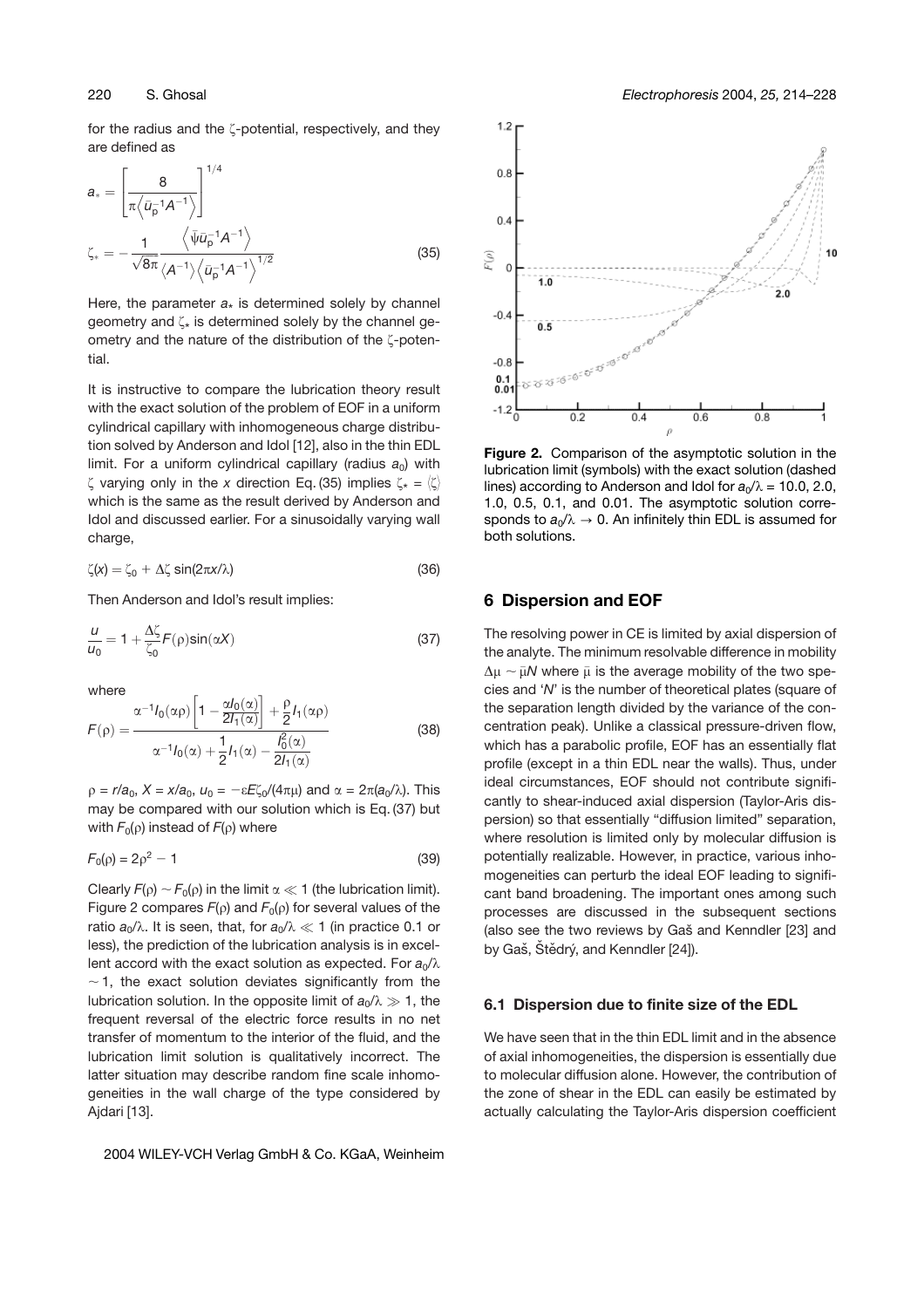for the EOF profile derived by Rice and Whitehead presented in Section 4. This has been done by Datta and Kotamarthi [25] for a uniform infinitely long capillary. The same result was arrived at by Griffiths and Nilson [26] by a different method and also by McEldoon and Datta [27] in the more general case where the solute could interact with the wall. Subsequently, Griffiths and Nilson [28] extended the analysis to the case where the  $\zeta$ -potential need not be small, and therefore the Debye-Hückel approximation cannot be made. However, in that case most of the calculations must be done numerically. Štědrý *et al.* [29] replaced the actual velocity profile by the combination of a plug flow region in the core and a stationary annular region near the wall and obtained a simplified expression for the plate height which depends on the thickness of the stationary zone. The evaluation of this thickness requires a numerical integration of the Poisson-Boltzmann equation.

Within the Debye-Hückel theory, the effective axial diffusion coefficient is given by [25]

$$
\frac{\mathcal{D}}{D} = 1 + Pe^2 X_e(\phi) (1 - v)^2 \tag{40}
$$

where  $Pe = \bar{u}a_0/D$  is a Peclet number based on the molecular diffusion coefficient,  $D$ , capillary radius  $a_0$  and bulk flow velocity (volume flux per unit cross-section) *u*;

$$
\bar{u} = u_{\rm e}(1-\eta) \tag{41}
$$

where  $u_e = -(\varepsilon \zeta E)/(4\pi\mu)$  and the parameter  $\eta$  is a measure of the reduction of the flow due to the presence of the double layer. It can be shown that

$$
\eta = \frac{2 I_1(\phi)}{\phi I_0(\phi)}\tag{42}
$$

where  $I_0$  and  $I_1$  are modified Bessel's functions of order zero and one, and  $\phi = a_0/\lambda_D$  ( $\lambda_D$  is the Debye length). The function  $X_e$  is defined as

$$
X_{e}(\phi) = \frac{\eta^{2}}{(1-\eta)^{2}} \left[ \frac{3}{8} + \frac{2}{\phi^{2}} - \frac{1}{\eta \phi^{2}} - \frac{1}{\eta^{2} \phi^{2}} \right]
$$
(43)

The parameter  $v$  is zero for a pure EOF. However, if a pressure drop is applied across the capillary in addition to an electric voltage,  $v$  is defined as the ratio of volume flux due to the pressure drop alone to that of the volume flux due to the voltage drop alone. It could have a negative sign if these two external influences on their own would drive a flux in opposite directions.

Typical Debye lengths in microfluidic applications are  $\lambda_D \sim 1 - 10$  nm and typical radii are  $a_0 \sim 10 - 100$  µm. Thus,  $\phi \sim 10^3 - 10^5$ . Using the asymptotic form for large  $\phi$ , we have  $\eta \approx 2/\phi \sim 10^{-5} - 10^{-3}$ . Therefore, *u* differs

from  $u_{\rm e}$  by 0.1% or less. In typical CZE applications it is easily estimated that  $Pe \sim 10 - 100$  for small to moderate sized molecules. From Eq. (43),  $X_e \sim 10^{-10} - 10^{-6}$ , so that  $\mathscr{D}/D - 1 \sim 0.01$  or smaller. Thus, for such analytes the finiteness of the EDL usually has an insignificant effect and the dispersion is essentially limited by molecular diffusion, unless axial inhomogenieties drastically reduce performance. This conclusion may not be true if in the future channel radii become very much narrower (in the sub-um range) for microfluidic applications. Further, for very large macromolecules, such as proteins, the diffusion coefficient can be  $\sim$  10 - 100 times smaller so that the  $Pe \sim 10^2 - 10^4$ , in which case  $\mathcal{D}/D-1 \gg 1$  and the finiteness of the EDL could be important.

#### **6.2 Dispersion due to analyte-wall interactions**

An important source of dispersion in the analysis of cationic proteins is the variation in wall zeta-potential that results from the tendency of charged species to stick to the capillary walls [30]. This alters the  $\zeta$ -potential in a nonhomogeneous and time-dependent manner inducing a pressure gradient that alters the flow profile as well as the bulk flow rate [31]. Highly asymmetric and broadened peaks are symptomatic of the presence of wall adsorption. The combination of loss of sample and enhanced dispersion can lead to reduction of the peak concentration in the sample below the detection threshold, in which case no peak at all is discernible in the detector response. Various strategies have been explored to overcome the problem of adsorption [32], however, in this paper we only review work related to the fluid mechanical processes at play.

The basic equations are those of fluid flow and scalar dispersion with a loss term, *f* (*c*w, *s*) which depends on the concentration at the wall,  $c_w = c(a, x, t)$  and the concentration of adsorbed solute per unit area of the wall, *s*. A simple and commonly used wall interaction model is the Langmuir law:

$$
f(c_w, s) = k_a c_w (s_m - s) - k_d s \tag{44}
$$

where  $k_a$  and  $k_d$ , respectively, are adsorption and desorption coefficients and  $s = s_m$  is the saturation concentration, the maximum solute concentration that the wall can hold. The  $\zeta$ -potential in general is a function of the adsorbed concentration and could potentially also depend explicitly on *x* and *t*:

$$
\zeta = g\left(s\left(x, t\right); x, t\right) \tag{45}
$$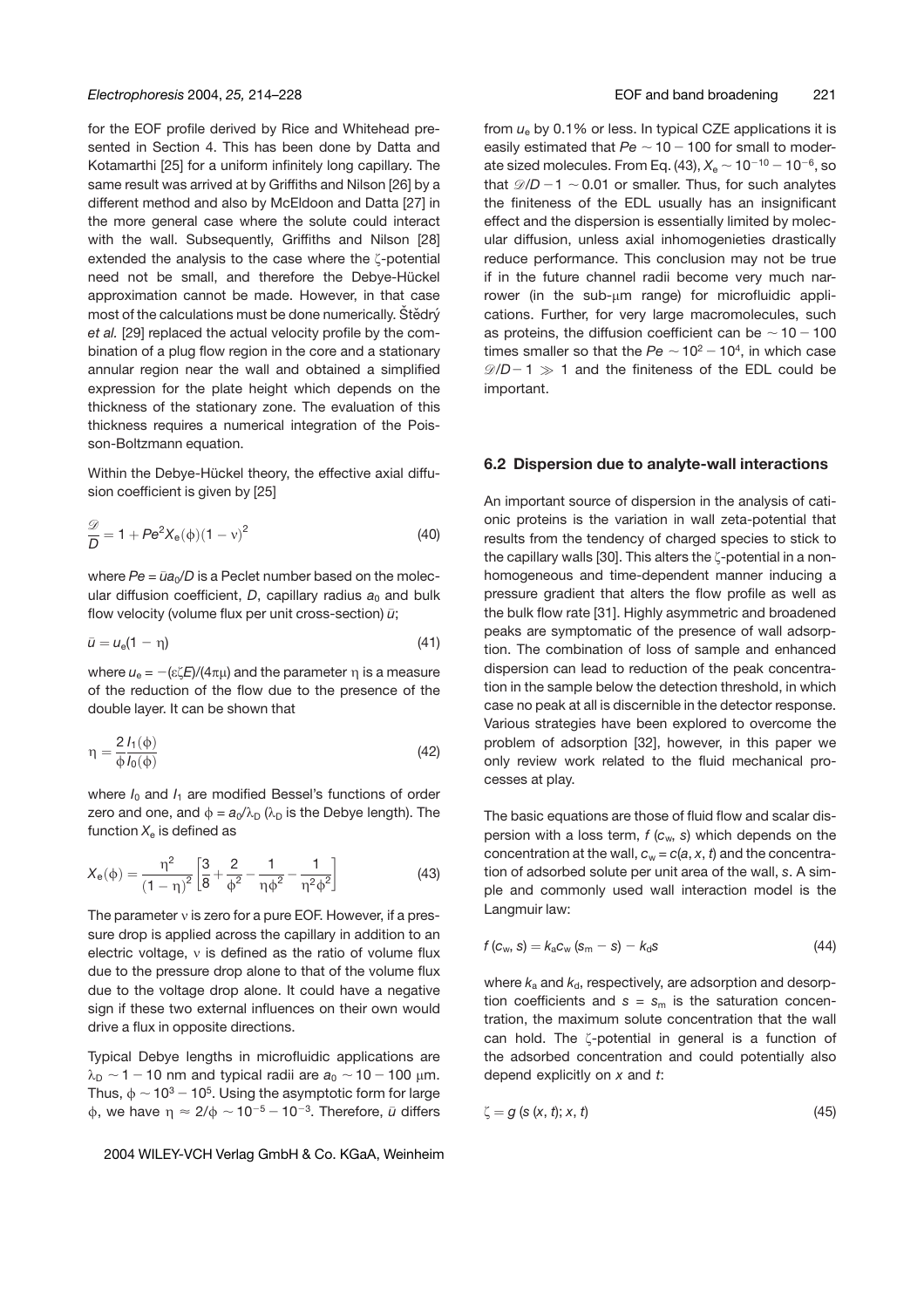The form of *g* is determined by the structure of the EDL. If adsorption is assumed to simply alter the density of fixed charges at the wall and the Debye-Hückel approximation is assumed it is readily shown that

$$
g = \zeta_0 - (2\pi\lambda_0 z F/\epsilon) s \tag{46}
$$

where  $\lambda_D$  is the Debye length, *F* is the Faraday constant, *z* is the ionization state (number of fundamental charges per molecule), and *s* is assumed to be in units of moles per unit area.

Early works on this problem are due to Gaš et al. [33] and Štědrý et al. [34]. Though their analyses take account of the fact that analyte is lost to the wall, the consequent modification of the  $\zeta$ -potential and therefore the hydrodynamic flow field were neglected. Indeed, the hydrodynamics was restricted to the trivial case of uniform flow at constant velocity independent of the adsorption process. Analysis of similar 'purely kinematic' models that neglect the perturbation in the hydrodynamic field have also been presented by other authors (see [35–37]). A detailed experimental study of wall adsorption and its consequences for the underlying EOF and dispersion is due to Towns and Regnier [38]. These experiments as well as others [39] together with their interpretation using simple fluid mechanical models [40, 41] indicate, that, the modification of the  $\zeta$ -potential by adsorption, and the consequent perturbation of the hydrodynamic field, is an important, if not the principal cause of dispersion in these systems.

At distances large compared to  $a_0$ Pe (Pe is the Peclet number based on the EOF speed in the unmodified capillary) from the injection point, axial diffusion ensures that the analyte concentration is slowly varying in the axial direction relative to a length scale defined by the capillary radius  $a_0$ . In this limit, the lubrication theory discussed earlier can be extended to include a diffusing solute. The following one-dimensional coupled partial differential equations for the cross-sectionally averaged concentration *c*(*x*, *t*) and adsorbed concentration, *s*(*x*, *t*) have been derived by Ghosal using asymptotic theory [31]:

$$
\frac{\partial \overline{c}}{\partial t} + (\overline{u} + u_{\text{ep}}) \frac{\partial \overline{c}}{\partial x} + \frac{a_0}{12D} \left[ \frac{\partial}{\partial x} (u_* \overline{f}) + u_* \overline{f}_1 \frac{\partial \overline{c}}{\partial x} \right] =
$$

$$
= \frac{\partial}{\partial x} \left( \mathcal{D} \frac{\partial \overline{c}}{\partial x} \right) - \frac{2}{a_0} \mathcal{S}
$$
(47)

and

$$
\frac{\partial s}{\partial t} = \mathcal{S} \tag{48}
$$

where for convenience

$$
u_* \equiv \overline{u} + \frac{\varepsilon E \zeta}{4\pi\mu} = \frac{\Delta \rho a_0^2}{8\mu L} + \frac{\varepsilon \zeta' E}{4\pi\mu}
$$
(49)

2004 WILEY-VCH Verlag GmbH & Co. KGaA, Weinheim

with  $\zeta' = \zeta - \langle \zeta \rangle$  and given pressure drop  $\Delta p$  across the capillary. The effective axial diffusivity and source terms are

$$
\mathcal{D} = D + \frac{a_0^2 u_*^2}{48D} \tag{50}
$$

$$
\mathcal{S} = \bar{f} \left[ 1 - \frac{a_0}{4D} \bar{f}_1 \right] \tag{51}
$$

where

$$
\bar{f} = f(\bar{c}, s) \quad \bar{f}_1 = \frac{\partial f}{\partial c_w}\Big|_{c_w = \bar{c}} \tag{52}
$$

The sample concentration, *c*(*r*, *x*, *t*) itself may be expressed as

$$
c(r, x, t) = \bar{c}(x, t) + \frac{a_0^2 - 2r^2}{4a_0 D} \frac{\partial s}{\partial t} - \frac{2a_0^4 - 6a_0^2 r^2 + 3r^4}{24a_0^2 D} u_* \frac{\partial \bar{c}}{\partial x}
$$
(53)

where the second and third terms are small corrections to the first.

According to Eq. (47) the mean concentration profile is advected at the bulk flow speed plus any electrophoretic migration speed if present, while simultaneously diffusing with an 'effective' axial diffusion coefficient shown in Eq. (50). This axial dispersion coefficient is precisely the classical Taylor-Aris dispersion coefficient calculated with that part of the flow field that is proportional to the induced pressure gradient. The last term represents losses to the wall after accounting for a small correction caused by the fact that the concentration at the wall differs by a small amount from the mean concentration *c*.

In order to check the accuracy of the asymptotic theory, the complete set of coupled fluid flow and scalar equation for concentration was solved numerically assuming a thin EDL (*via* the HS slip boundary conditions) and Stokes flow. Periodic boundary conditions were assumed in the *x* (axial) direction. As initial conditions we used a trapezoidal profile for  $c(r, x, 0) = c_0(x)$  approximately 10 radii wide and used a reasonable [42] set of parameter values shown in Table 1. Note that all parameters are in dimensionless units. Figure 3 shows the distribution of *c*/*c*<sup>m</sup> (where  $c_m$  is the maximum concentration) and  $\zeta/\zeta_0$  at the

**Table 1.** Parameter values for simulation

| Parameter           | L/a <sub>0</sub> | Re              | Рe                | $k_{\rm a}$ S <sub>m</sub> / $u_{\rm e}$ | $a_0k_d/u_e$ | $S_{\rm m}$ |
|---------------------|------------------|-----------------|-------------------|------------------------------------------|--------------|-------------|
| Definition<br>Value | 1000             | $a_0u_e/v$<br>0 | $a_0u_e/D$<br>100 | 0.1                                      | 0.0005       | 0.01        |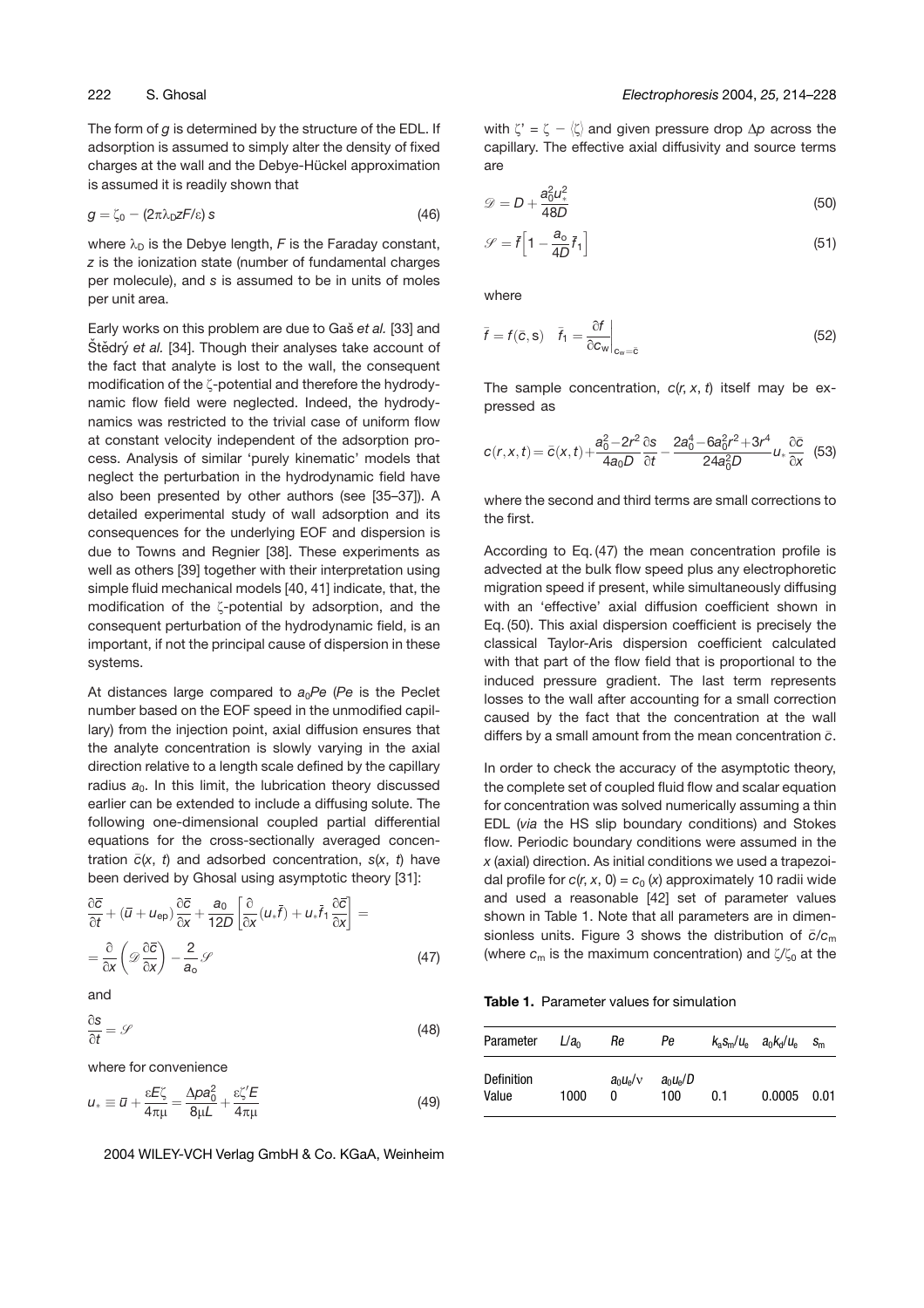

**Figure 3.** Comparison of asymptotic theory (symbols) with numerical simulation (lines) of the cross-sectionally averaged analyte concentration (lower curves) and  $\zeta$ -potential (upper curves) at two time instants. The parameters are as in Table 1.

instant when the concentration peak arrives at a hypothetical detector placed at a distance  $x_d$  from the inlet. The figure shows two independent sets of results for  $x_d =$  $450a<sub>0</sub>$  and  $x<sub>d</sub> = 900a<sub>0</sub>$ . It is seen that as the sample moves down the capillary, the peak height decreases, the peak width increases and the peak shape becomes markedly asymmetric. The peak shapes have a striking qualitative similarity with observed CZE signals in an uncoated capillary for cationic proteins (see, *e.g.*, Fig. 8 of [38] and Fig. 10 of  $[43]$ .) The  $\zeta$ -potential is reduced behind the peak, however, with passage of time, the  $\zeta$ -potential at a fixed position undergoes a gradual recovery. This is due to desorption from the capillary walls. For both  $\bar{c}$  and ζ the simulation is seen to be in excellent agreement with the theoretical calculation using the 1-D equations.

In the case of a pure pressure-driven flow  $(E = 0$  but  $\Delta p$  $>$  0), our problem reduces to the classical chromatographic problem first studied by Golay [44] and later refined by Aris [45] and others [46, 47]. If we linearize *f* by assuming  $s \ll s_m$  and neglect desorption,  $k_d = 0$  then we can rewrite Eq. (47) as

$$
\frac{\partial \overline{c}}{\partial t} + (\widetilde{u} + u_{\text{ep}}) \frac{\partial \overline{c}}{\partial x} = \frac{\partial}{\partial x} \left( D \frac{\partial \overline{c}}{\partial x} \right) - \frac{2}{a_0} \mathcal{S}
$$
(54)

where

$$
\widetilde{u} = \overline{u} \left[ 1 + \frac{a_0 k_a s_m}{6D} \right]
$$
\n(55)

Thus, in this case, the profile of *c* is advected somewhat faster than the mean flow speed, a result derived by various authors under slightly different assumptions [44–47].

2004 WILEY-VCH Verlag GmbH & Co. KGaA, Weinheim

The effect is due to the fact that the 'tail' of the distribution of *c* is primarily from analyte that is closer to the wall which is lost at a faster rate thereby displacing the centroid forward. Thus, the centroid moves with a velocity that is higher than the mean velocity,  $\bar{u}$ , but lower than the maximum velociy  $u_{\text{max}} = 2\bar{u}$ . If the adsorption rate  $k_a s_m$  is small (which corresponds to our 'slow variations' assumption), the expression for the velocity of the centroid [46, 47] can be linearized with respect to  $k_a s_m$ . It is then found that the resulting expression is identical to Eq. (55). The same physical effect also brings about a reduction in the effective axial diffusion coefficient. However, the effect is of second order in  $k_a s_m$  and is thus not reflected in the expression (50) for  $\mathcal{D}$ .

The problem of CZE in the presence of wall adsorption is very similar to the problem of open-tubular capillary electrochromatography (CEC) (see, *e.g.*, [48]). However, in CEC the interaction with the wall is an important component of the mechanism of separation rather than an undesirable source of band broadening. In the case of a pressure-driven (Poiseuille) flow, the correction to the migration velocity due to wall interactions, as well as the effective axial diffusion coefficient have been worked out by Golay [44] and later, with greater generality by Aris [45]. In CEC, the flow is electroosmotic rather than pressure-driven. McEldoon and Datta [27] replaced the Poiseuille profile in the Golay-Aris theory by the the Rice-Whitehead flow profile discussed in Section 4 to derive an expression for the dispersion in CEC due to wall interactions. A similar approach has been used earlier by Martin and Guichon [49] and by Martin *et al.* [50], except *ad hoc* approximations to the electrokinetic flow profile were used. The analyte concentration peak profile itself has been calculated numerically recently [51] by integrating a set of one-dimensional model equations. The asymptotic theory presented in this section should also apply to the CEC problem.

#### **6.3 Thermal broadening**

The flow of electric current through the buffer in CE systems produces a significant amount of Joule heat which results in temperature variations in the microcapillary. In fact, the problem of Joule heat was a major impediment to the development of CE as an analytical tool. Excessive heating could cause convective overturning in the fluid that would result in obliteration of all signals. The fluid could even vaporize leading to a "vapor lock" and catastrophic failure. These problems were overcome only when microcapillaries (less than  $200 \mu m$  internal diameter) became available. In modern capillaries or microfluidic channels, Joule heating does not have such disastrous effects, nevertheless it can be a significant source of band broadening.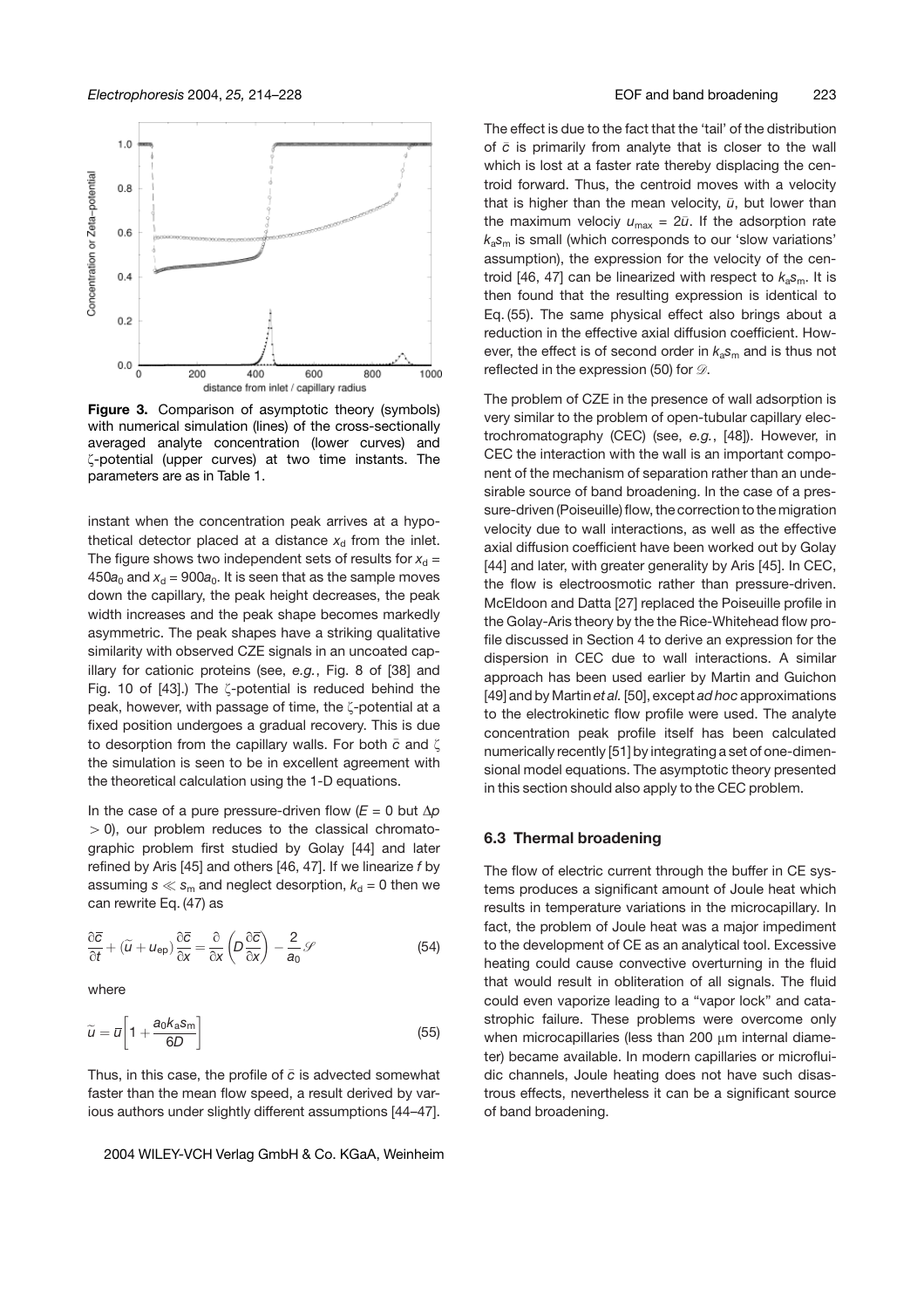The transport problem for temperature in a cylindrical capillary carrying a current of uniform density can be easily solved [52] yielding a radially varying temperature field,  $T(r)$ . The electrophoretic migration speed of molecules varies inversely with the fluid viscosity  $\mu$ . For example, for a spherical particle with a thin EDL (EDL thickness much less than the particle radius) the Stern-Gouy-Chapman theory [5] gives

$$
u_{\rm ep} = \frac{2}{3} \frac{\varepsilon \zeta E}{4\pi\mu} \tag{56}
$$

(in cgs units) where  $\varepsilon$  and  $\mu$  are the dielectric constant and viscosity of the buffer, *E* is the applied electric field, and  $\zeta$  is the zeta-potential at the surface of the migrating particle. Since the viscosity  $\mu$  varies with temperature,  $T$ , which in turn varies with *r*, analyte molecules near the wall migrate with a slightly different speed than those at the center. This, clearly would lead to band broadening in the sample plug.

How is the EOF modified and what role does it play in the band broadening process? At first sight one might conclude that since the electroosmotic velocity

$$
u_{\rm eo} = -\frac{\varepsilon \zeta E}{4\pi\mu} \tag{57}
$$

the EOF too should have a profile similar to the electrophoretic velocity. This, however, is not true. The reason is, the formula (57) is valid only for a constant  $\mu$  not if  $\mu$  =  $\mu(r)$ . If the viscosity depends on  $r$ , we must go back to the Stokes equation for determining the correct velocity profile. In the absence of a pressure gradient Stokes equation becomes

$$
\frac{1}{r}\frac{d}{dr}\left(r\mu(r)\frac{du}{dr}\right) = 0\tag{58}
$$

with the HS slip boundary conditions (in the thin EDL limit):

$$
u(r = a_0) = -\frac{\varepsilon \zeta E}{4\pi\mu(a_0)}
$$
(59)

 $a_0$  being the capillary radius. Assuming that  $u$  is not singular at  $r = 0$ , the unique solution

$$
u(r) = u(r = a_0) = -\frac{\varepsilon \zeta E}{4\pi \mu(a_0)}
$$
(60)

is determined. Thus, the velocity still has a flat profile and the result (57) may still be used, provided that the ' $\mu$ ' is interpreted as the  $\mu$  at the wall,  $r = a_0$ . Thus, it is the modification of the electrophoretic velocity, not the electroosmotic velocity that causes band broadening, as pointed out by Knox [53] who provided the first correct treatment

2004 WILEY-VCH Verlag GmbH & Co. KGaA, Weinheim

of the thermal band broadening phenomenon. Knox also calculated an explicit expression for the plate height (the variance developed by an initially sharp concentration peak per unit length of capillary traversed by the sample).

A similar analysis was published later by Grushka *et al.* [54] who also provided an expression\* for the plate height:

$$
H = \frac{2D}{\bar{u}} + \frac{R_1^6 E^4 C_b^2 B^2 \Lambda^2 \bar{u}}{24D(8k_1 T_1^2 - E^2 \Lambda C_b R_1^2 B)^2}
$$
(61)

where *D* is the molecular diffusivity,  $\bar{u}$  is the cross-sectionally averaged value for the migration velocity,  $R_1$  is the internal capillary diameter, *E* is the applied electric field,  $C_{\rm b}$  and  $\Lambda$  are, respectively, the buffer electrolyte concentration and equivalent conductance and  $k<sub>1</sub>$  is the buffer thermal conductivity. Finally, the coefficients *A* and *B* characterize the temperature dependance of the viscosity of the buffer:  $\mu = A \exp(B/T)$ , *T* being the absolute temperature and  $T_1$  its value at the wall. Andreev and Lisin [55] analyzed the problem by numerically solving the coupled equations for Stokes flow, the Poisson-Boltzmann equation for the electric potential, and the advection diffusion equation for the analyte concentration taking into account the dependence of the transport coefficients on concentration and temperature. The thermal equation was integrated analytically assuming a small temperature drop between the axis and the wall of the capillary, which implies a parabolic distribution of the temperature profile. It was found that depending on the parameter regime, the effect of the nonuniform temperature on the EOF could sometimes dominate effects due to variations of the electrophoretic velocity. This is due to the finite Debye layer effects which disappear in the thin EDL limit considered by Knox [53] and by Grushka *et al.* [54].

The wall temperature can be calculated by solving the steady state diffusion equation with a source. This has been done by various authors under different assumptions. Grushka *et al.* [54] assume a polyimide-coated capillary and constant electrical and thermal conductivity of the buffer, in which case

$$
T_1 = T_a + \frac{GR_1^2}{2} \left[ \frac{1}{k_2} \ln \left( \frac{R_2}{R_1} \right) + \frac{1}{k_c} \ln \left( \frac{R_c}{R_2} \right) + \frac{1}{R_c h} \right]
$$
(62)

where  $T_a$  is the ambient temperature, *h* is the heat transfer coefficient to the surroundings (power radiated per unit area per unit temperature difference between the outer

<sup>\*</sup> The author's expression for what they call the "electrophoretic migration velocity" appears to be missing a pre-factor (2/3 for spherical particles with thin EDL), however, this should not affect the final result, Eq. (61) which depends only on the fact that this velocity is inversely proportional to the viscosity.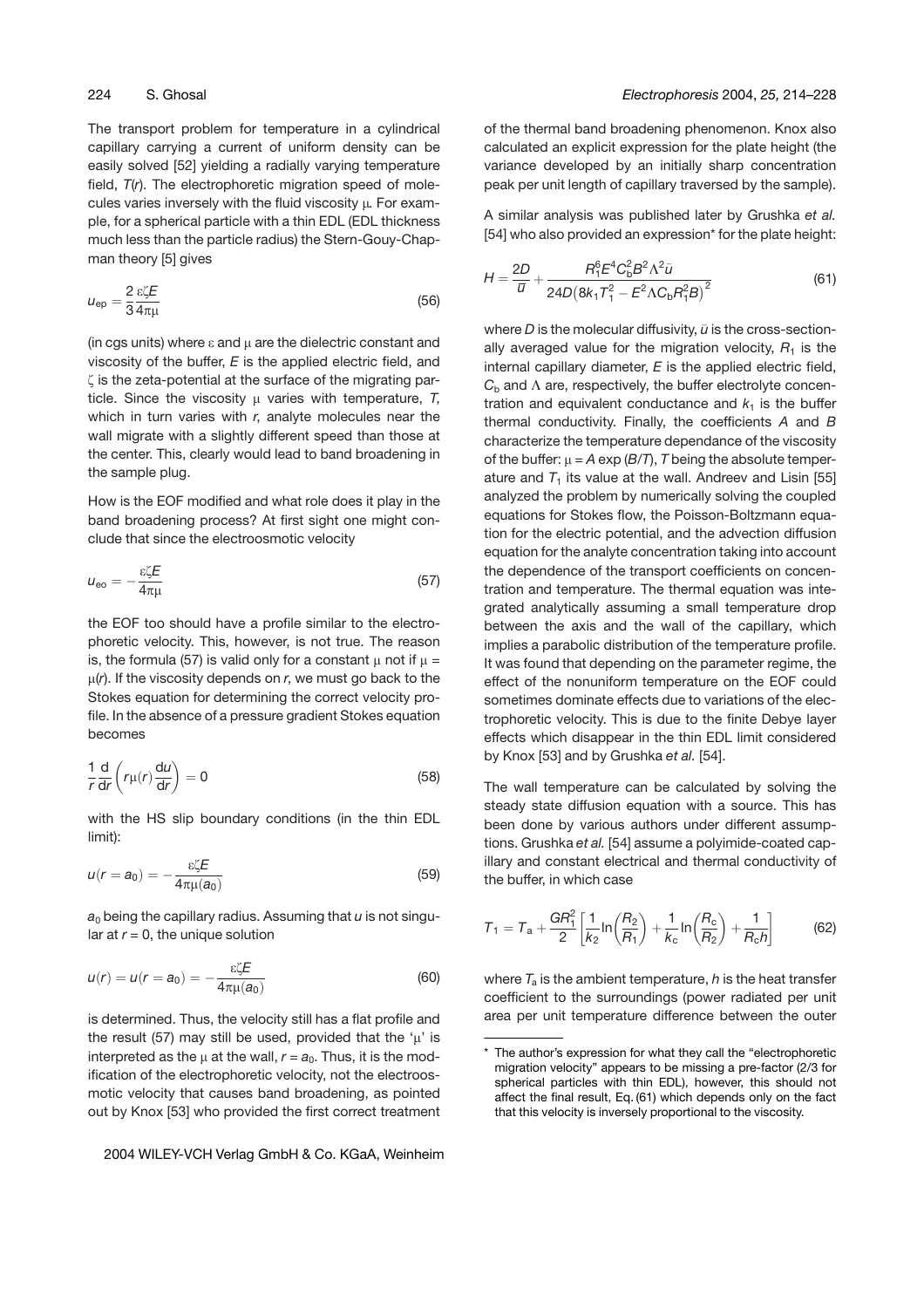wall and the environment),  $R_c$  and  $R_2$  are the outer capillary diameters with and without the polyimide coating,  $k_2$ and  $k_c$  are the thermal conductivities of fused-silica and polyimide coating, respectively, and *G* is the (constant) heat generation rate. The temperature distribution within the buffer itself has a parabolic profile. A more accurate model for calculating the temperature distribution must account for the variation of buffer electrical conductivity with temperature. In that case the heat generation rate is no longer constant but to a good approximation a linear function of temperature. The resulting equation for thermal transport is nevertheless still linear, and may be readily solved in terms of the zeroth order Bessel function [56]. However, as shown by Jones and Grushka [56], under typical CE operating conditions the correction to the parabolic temperature profile obtained assuming constant conductivity is very small.

In addition to the obvious radial dependence on temperature, axial variations in temperature could also occur due to various inhomogeneities in the capillary. Such variations could induce pressure gradients and lead to band broadening. It is not clear whether such axial variations are present and if so whether they do cause significant dispersion. Convective motion of fluid in the capillary is also possible. These are open areas for investigation.

#### **6.4 Dispersion in curved channels**

In a typical laboratory CE unit the capillary is usually straight, or has a radius of curvature very much larger than the capillary diameter (in which case it may be considered essentially straight). However, for CE systems, the requirement of a long analysis section (in order to support a larger voltage drop, the number of theoretical plates being proportional to the voltage drop) forces one to consider sinuous channels in order to fit it on a chip of modest footprint.

Such curved channels contribute to axial dispersion due to the following mechanism: Since the isopotential surfaces intersect the channel boundaries at right angles (ignoring the finite thickness of the EDL) the same potential drop occurs over a shorter distance on the inner side of a curve than on the outer side. As a result, the applied voltage creates a stronger field on the inside edge of the channel. Therefore, by the HS slip boundary condition, the fluid velocity is higher at the inner edge than at the outer one. Further, solute particles near the inner edge of the turn traverse a shorter distance at this higher speed than particles at the outer edge (the so-called "race track effect"). Thus, as a band goes round the bend it is sheared out of shape. Cross-stream molecular diffusion acts on this shear resulting in an enhanced effective axial disper-

2004 WILEY-VCH Verlag GmbH & Co. KGaA, Weinheim

sion due to the Taylor-Aris mechanism. Minimizing such turn induced "geometric dispersion" is a subject of active research interest (see, *e.g.*, the short report by Zubritsky [57] for an overview of the approaches being pursued).

The simplest geometry is that of a rectangular channel of width '*a*' and infinite depth that has a curved region with a turn angle of  $\theta$  (in radians) connecting infinitely long inlet and outlet sections. The channel is assumed to lie in a single plane. The following formula has been proposed by Griffiths and Nilson [28] for the turn induced axial variance  $\sigma^2$ :

$$
\left(\frac{\sigma}{a}\right)^2 = \frac{\theta^2 P e}{15r_* + 3P e} + \frac{2r_*\theta}{P e}
$$
 (63)

Here,  $r_*$  is the mean of the radii of curvature of the inner and outer walls normalized by the channel width, and *Pe* = *aU*/*D* is the Peclet number based on the (uniform) flow speed far upstream of the bend (*U*) and the molecular diffusion coefficient (*D*).

There are two qualitatively different regimes of interest. The distinction is based on whether the cross stream diffusion of species is dominant or if it is a small correction. The characteristic time scale required for any concentration variation across the channel to be homogenized is  $t_D$  $\sim$   $a^2/D$ . This is to be compared with the characteristic residence time of the sample in the curved section of the capillary,  $t_{\mathsf{R}} \sim ar_* \theta/U$ . Clearly if  $t_{\mathsf{A}} \ll t_{\mathsf{D}}$  diffusion is unimportant and the dispersion may be calculated from purely geometrical considerations. The ratio

$$
t_{A}/t_{D} \sim r_{*}\theta / Pe \tag{64}
$$

Thus, we distinguish between the (i) Low Peclet number regime:  $t_A/t_D \gg 1$  which corresponds to turns of relatively large radius of curvature or large diffusion coefficients. In this case, cross-stream diffusion is dominant so that the concentration is almost constant across the capillary. Thus, the variance may be obtained through a straight forward substitution of the analytical expression for the velocity profile in the Taylor-Aris formalism for calculating the variance. (ii) High Peclet number regime:  $t_A/t_D \ll 1$ which corresponds to small radius of curvature and low molecular diffusion coefficients. In this case, the dispersion may be calculated by purely geometrical means since the solute is simply advected along streamlines.

The expression (63) is an empirically constructed "composite expression" that reduces to the correct limits in the low and high Peclet number regimes. In these two limits the expression (63) for the variance take the following forms

$$
\sigma^2 \sim \left[2D + \frac{\bar{u}^2 a^4 \theta}{15 \bar{r}^2 D}\right] t_A \ (Pe \to 0)
$$
 (65)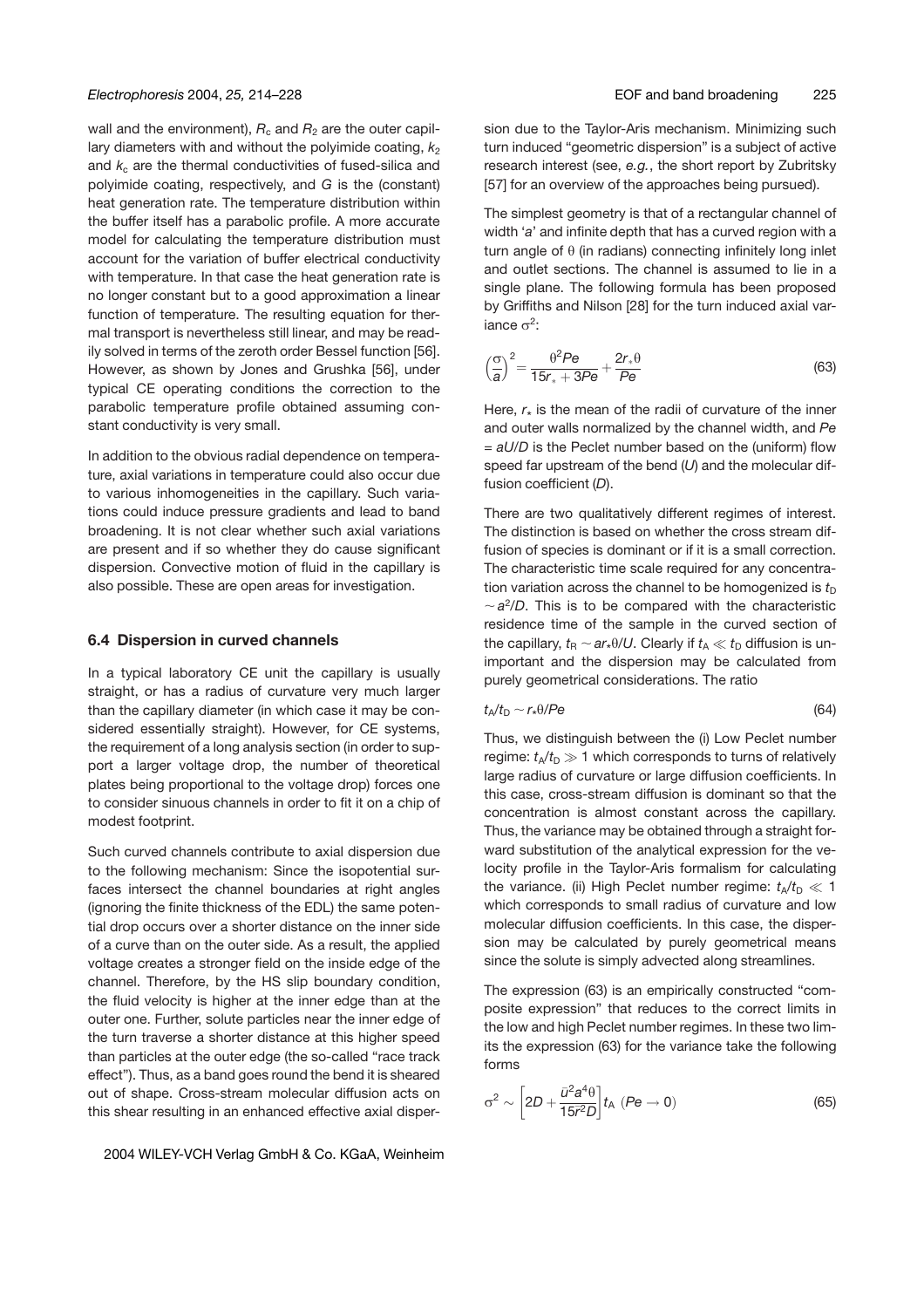$$
\sigma^2 \sim \frac{\theta^2 a^2}{3} + 2Dt_A \ (Pe \to \infty) \tag{66}
$$

where  $\bar{r} = ar_*$  is the dimensional mean radius of curvature and  $t_A = \bar{r}\theta/U$  is the transit time across the bend. The former expression clearly has the form of the variance due to molecular diffusion added to a Taylor-like term. In the second case we have molecular diffusion plus a purely geometrical quantity that is independent of the diffusion coefficient *D* but depends solely on the difference of path lengths  $a\theta$  between the inner and outer edges of the bend. In microfluidic applications both limits are relevant. For example, if we take  $a \sim 100$  µm,  $\bar{r} \sim 1$  cm and  $\theta = \pi$ then  $r_*\theta \sim 300$ . Since  $Pe \sim 10^1 - 10^2$  for small molecules but  $Pe \sim 10^3 - 10^4$  for macromolecules it is clear from Eq. (64) that the 'high' the 'low' as well as the 'intermediate' Peclet number regimes are relevant for microfluidic applications. Culbertson *et al.* [58] also considered the problem of geometric dispersion in a rectangular channel undergoing a 180*7* turn. They used an *ad hoc* modification of the expression for the axial stretching of an initially sharp bend in the absence of diffusion to incorporate diffusive effects. The model was fitted to experimental data. However, their model differs from Eq. (63) by a numerical factor at low Peclet numbers and the apparent agreement with experimental data in this regime has been attributed by Griffiths and Nilson [28] to uncertainties in the measurement of the channel width.

The first term in Eq. (63) increases linearly with *Pe* for small values of *Pe* and saturates at large *Pe*. Clearly the dispersion contribution from this term can be reduced if either *Pe* can be reduced or else if *r* \* could be increased. Two main ideas for designing low dispersion bends have evolved out of these two possibilities. The channel can be 'pinched' so that it becomes very narrow in the curved sections. This effectively reduces the *Pe* locally by decreasing *a*. This approach has been investigated by Paegel *et al.* [59]. Alternatively one could design the separation channel in the form of spiral turns of large radii of curvature. This approach, which relies on increasing the effective radius of curvature  $r_*$ , has been followed, for example, by Culbertson and others [60–62]. Yet a third possibility is to redesign the channel geometry at the bend so as to compensate for both the higher electric field and the 'race track' effect. Effectively this is equivalent to attempting to reduce the prefactor multiplying the *Pe* in the first term of Eq. (63) by altering the velocity distribution. This approach has been adopted for example by Molho *et al.* [63, 64] who tried to come up with optimal shapes using computer simulation. The results were compared to experimental data and appeared to show reasonable agreement. Similar designs were proposed by Griffiths and Nilson [65]. Others have attempted to com-

2004 WILEY-VCH Verlag GmbH & Co. KGaA, Weinheim

bine several of these ideas. For example, Dutta and Leigton have proposed spirals with inner walls that are wavy to compensate for the shorter path [66] thereby both increasing *r* \* as well as reducing the geometric prefactor in (63). Johnson *et al.* [67] achieve the same effect by modifying the wall  $\zeta$ -potential through laser ablation, which will also change the pattern of EOF in the channel. Fiechtner and Cummings [68] have proposed a 'faceted' design which is a polygonal shape approximating a smooth spiral. Griffiths and Nilson [69] have investigated 'pleated channels' where some of the turn induced dispersion is 'undone' at the following turn in the opposite direction.

### **7 Summary and conclusions**

Electroosmosis and electrophoresis are closely related phenomena which are often present together in CZE. EOF is an effect of the action of the applied electric field on the Debye layer of free charges adjoining the walls of a microfluidic channel. Electroosmosis is both an ally and an enemy of the researcher interested in achieving efficient separation. The main advantage of EOF is that it is a useful means for transporting analytes and buffer in a microfluidic circuit. Unlike pressure-driven flows in which the pressure drop needed to maintain a certain fixed mean flow speed increases inversely as the square of the capillary radius, in EOF, the voltage needed is independent of the capillary radius. Thus, EOF is very efficient for transporting infinitesimal volumes of fluid through very narrow capillaries. The presence of EOF in the microchannels enables single point detection (species of either sign elute at the same end), reduces analysis times and enables operation of the microdevice in a continuous mode. The disadvantage is that any effect that causes the EOF flow profile to deviate from the classical "plug flow" shape would cause band broadening.

The state of current knowlege of the fluid mechanics of EOF was reviewed with special attention to the role of EOF on dispersion in CZE systems. EOF is fully described by the Poisson-Boltzmann equation coupled to the incompressible Navier-Stokes and continuity equations describing fluid flow. This set of equations is, however, quite complex and nonlinear, exact analytical solutions can be found only for certain highly idealized systems. Fortunately, however, a series of simplifications can be made to these equations, at each step exploiting a certain disparity in scales inherent in the problem.

The first level of simplification comes about through the assumption of thin Debye layers. This is justified, since in most current applications to EOF, characteristic channel radii are of the order of  $10-100 \mu m$  whereas for the normal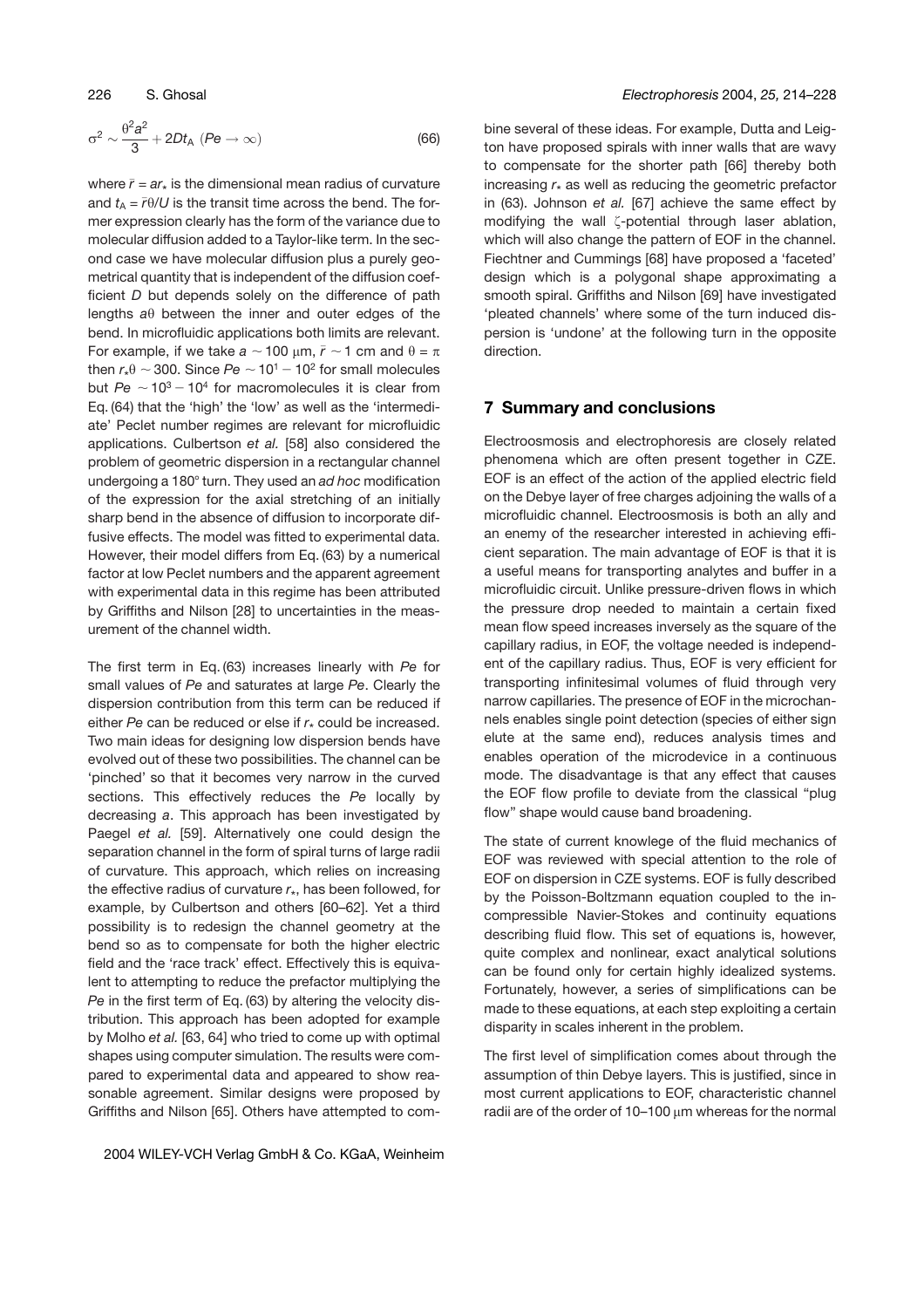range of buffer concentrations used, the Debye length is 1–10 nm. This disparity in scales allows us to drop the term representing the electrical force in the Navier-Stokes equations and instead, to replace the classical "no slip" boundary conditions at the solid fluid interface by the "HS slip boundary conditions". Thus, within the realm of this approximation, the electrical forces are described by a single parameter, 'the  $\zeta$ -potential' that enters the fluid flow description solely through the new 'slip' boundary conditions and the Poisson-Boltzmann equation may be replaced by the Laplace equation for a charge free region.

If fluid properties and the  $\zeta$ -potential are uniform, no external pressure gradient is applied, the substrate is a poor electrical conductor and the Reynolds number is negligibly small, then the fluid velocity through a channel of any geometry is simply proportional to the electric field which may be determined by solving a Dirichlet problem for the electric potential. This 'similitude' between the electric field and the hydrodynamic flow also applies to the finite Reynolds number situation provided the flow is irrotational. However, the assumption of uniform fluid properties and  $\zeta$ -potential is not valid in all problems of interest, such as in the problem of flow modification due to wall interactions.

In such cases an alternate approximation becomes possible due to the smallness of channel diameters (10-100  $\mu$ m) compared to overall capillary length (10-100 cm). This allows us to invoke a well developed branch of fluid mechanics, namely "lubrication theory" for the description of the fluid flow. The consequent reduction in complexity enables a rational description of an important class of problems involving EOF; namely the problem of EOF through channels that are not homogeneous in the axial direction. Axial inhomogeneity can arise due to a variety of reasons, in particular due to adsorption of charged sample components to the wall (which in turn changes the  $\zeta$ -potential), variations in temperature due to nonuniform heating or cooling, alteration of the electrical conductivity of the buffer by the sample or axial variation in buffer pH (as in sample stacking or isoelectric focusing).

One of the most important results of flow modification in CZE is its effect on the effective axial dispersion of the analyte. Here, the basic fluid mechanics tool at our disposal is the "Taylor-Aris dispersion theory" for the long time evolution of a scalar field in a shear flow and the various generalizations and modifications of it that have been developed over the years. Axial dispersion or band broadening arises out of three main sources: (i) axial inhomogeneities, (ii) radial inhomogeneities, and (iii) channel curvature. In general, axial inhomogeneities of any kind lead to an induced axial pressure gradient due to the

2004 WILEY-VCH Verlag GmbH & Co. KGaA, Weinheim

incompressibility constraint. Such pressure fluctuations give rise to a "Poiseuille" type of flow with a parabolic profile, which through the mechanism of Taylor-Aris dispersion leads to greatly enhanced effective axial dispersion. Radial variations are often caused by nonuniform temperature distributions inside the capillaries and cause band broadening due to differential rates of electromigration over the capillary cross-section. Channel curvature results in 'geometric dispersion' and is relevant at the low, intermediate as well as high Peclet number regimes.

Though the basic analytical machinery for treating EOF in a wide variety of situations of interest appear to be available, there are many areas where theoretical understanding is in a relatively primitive state. Advances in the study of this new area of fluid mechanics should facilitate the development of software and numerical tools that could be very useful in the quest to develop  $\mu$ -TAS technology and more efficient separation methods.

Received August 18, 2003

# **8 References**

- [1] Reuss, F. F., *Mémoires de la Societé Impériale des Naturalistes de Moscou* 1809, *2*, 327–337.
- [2] Probstein, R., *Physicochemical Hydrodynamics*, John Wiley and Sons, New York 1994.
- [3] Taylor, G. I., *Proc. Roy. Soc. A* 1953, *219*, 186–203.
- [4] Aris, R., *Proc. Roy. Soc. A* 1956, *235*, 67–77.
- [5] Russel, W. B., Saville, D. A., Schowalter, W. R., *Colloidal Dispersions*, Cambridge University Press, Cambridge, UK 1989.
- [6] Anderson, J. L., *J. Coll. Int. Sci.* 1985, *105*, 45–54.
- [7] Helmholtz, H. von, *Ann. Physik Chemie* 1879, *7*, 337–387.
- [8] Smoluchowski, M. von, *Bull. Int. Acad. Sci. Cracovie* 1903, *8*, 182–200.
- [9] Rice, C. L., Whitehead, R., *J. Phys. Chem.* 1965, *69*, 4017– 4024.
- [10] Abramowitz, M., Stegun, I. A. (Eds.), *Handbook of Mathematical Functions*, Dover Publications, New York, USA 1970.
- [11] Burgreen, D., Nakache, F. R., *J. Phys. Chem.* 1964, *68*, 1084–1091.
- [12] Anderson, J. L., Idol, W. K., *Chem. Eng. Commun.* 1985, *38*, 93–106.
- [13] Ajdari, A., *Phys. Rev. Lett.* 1995, *75*, 755–758.
- [14] Ajdari, A., *Phys. Rev. E* 1996, *53*, 4996–5005.
- [15] Stroock, A. D., Weck, M., Chiu, D. T., Huck, W. T. S., Kenis, P. J. A., Ismagilov, R. F., Whitesides, G. M., *Phys. Rev. Lett.* 2000, *8415*, 3314–3317.
- [16] Anderson, J. R., McDonald, J. C., Stone, H. A., Whitesides, G. M., preprint.
- [17] Long, D., Stone, H. A., Ajdari, A., *J. Coll. Int. Sci.* 1999, *212*, 338–349.
- [18] Cummings, E. B., Griffiths, S. K., Nilson, R. H., Paul, P. H., *Anal. Chem.* 2000, *72*, 2526–2532.
- [19] Batchelor, G., *An Introduction to Fluid Dynamics*, Cambridge Univ. Press, Cambridge, UK 2000.